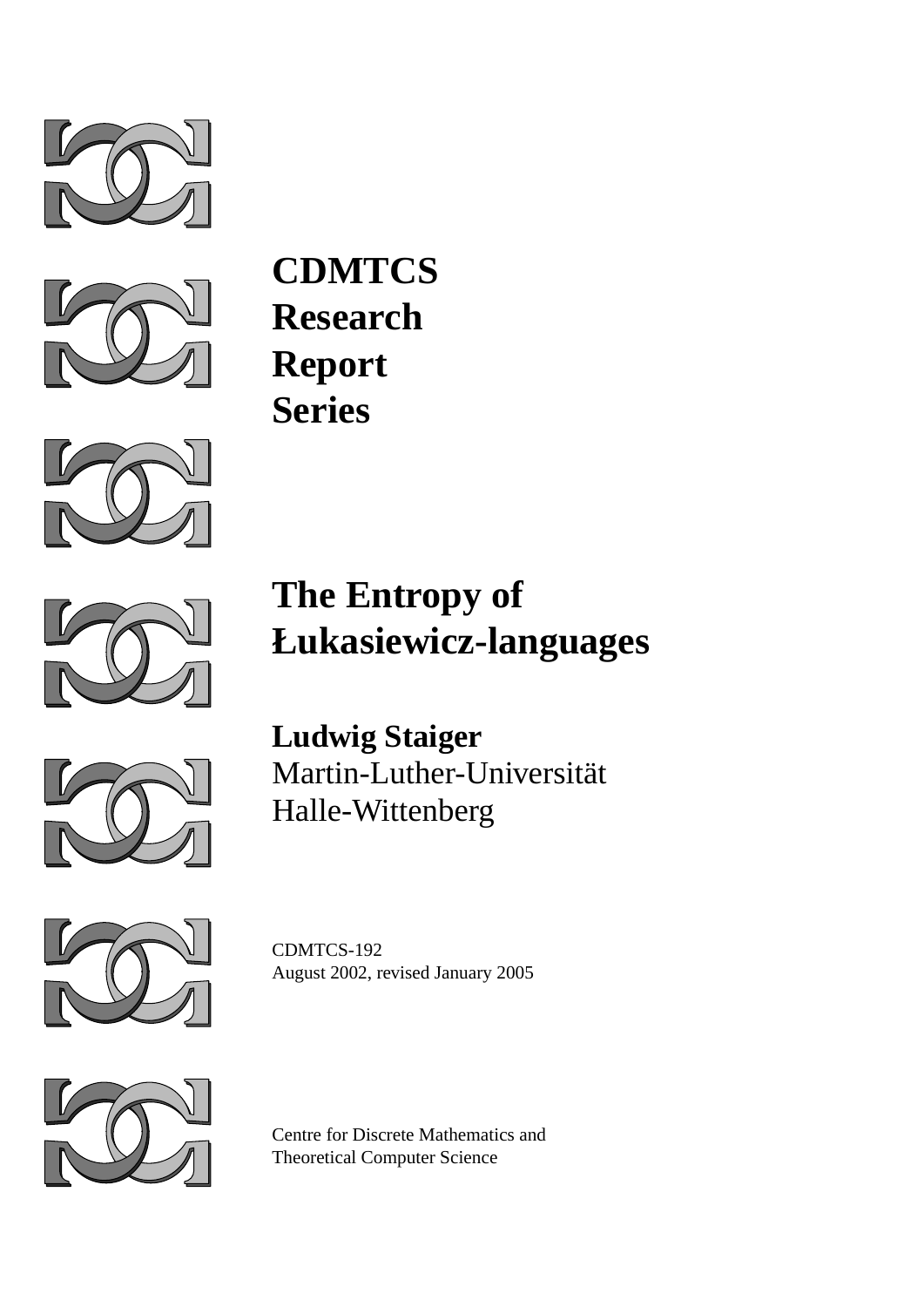## **The Entropy of Łukasiewicz-languages**<sup>∗</sup>

Ludwig Staiger

Martin-Luther-Universität Halle-Wittenberg

Institut für Informatik

von-Seckendorff-Platz 1, D–06099 Halle (Saale), Germany

Electronic Mail: staiger@informatik.uni-halle.de

#### **Abstract**

The paper presents an elementary approach for the calculation of the entropy of a class of languages. This approach is based on the consideration of roots of a real polynomial and is also suitable for calculating the Bernoulli measure. The class of languages we consider here is a generalisation of the Łukasiewicz language.

### **Contents**

|   | 1 Pure Łukasiewicz-languages         |                                                |                 |  |
|---|--------------------------------------|------------------------------------------------|-----------------|--|
|   |                                      | 2 The Definition of Lukasiewicz Languages      | 4               |  |
| 3 | The Measure of Lukasiewicz Languages |                                                |                 |  |
|   | 3.1                                  |                                                | 6               |  |
|   |                                      |                                                | $7\overline{ }$ |  |
|   | 3.3                                  | The Bernoulli Measure of Łukasiewicz Languages | 10              |  |
| 4 | The Entropy of Lukasiewicz Languages |                                                |                 |  |
|   |                                      |                                                | -11             |  |
|   | 4.2                                  | The Calculation of the Convergence Radius      | 12              |  |
|   |                                      |                                                |                 |  |

<sup>∗</sup>A preliminary version appeared in: *Developments in Language Theory*, (W. Kuich, G. Rozenberg and A. Salomaa Eds.) Lecture Notes in Comput. Sci. No. 2295, Springer-Verlag, Berlin 2002, pp. 155  $-165.$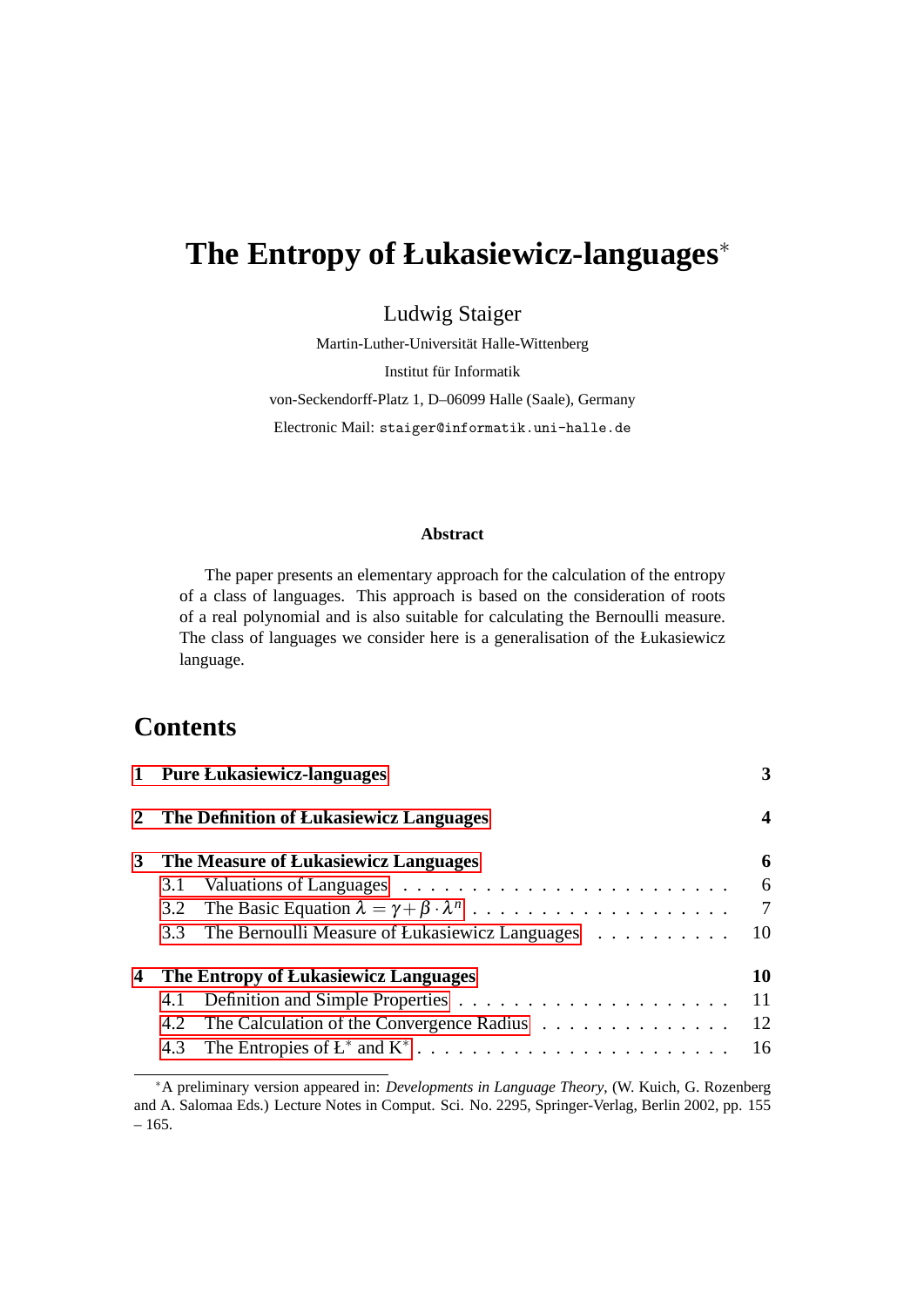### **Introduction**

The Łukasiewicz language (see [\[AB97\]](#page-19-0)) is the language defined by the grammar  $S \rightarrow$ *aSS* | *b*. It is a deterministic one-counter language and a prefix-code. In this paper we are going to generalise this concept in two ways: First we admit languages generated by grammars  $S \to aS^n \mid b$  with  $a \in A_0, b \in A_1$ , where  $A_0$  and  $A_1$  are disjoint alphabets. The languages thus specified are also deterministic one-counter prefix-codes. Secondly, we allow substitution of letters of  $A := A_0 \cup A_1$  by codewords of a previously given code  $\ddot{C}$  (for more details see Section [2\)](#page-4-0). This results in languages which are codes but—depending on the code  $\ddot{C}$ —not necessarily context-free and which will be called, in the sequel, generalised Łukasiewicz languages.

In the paper [\[Ku70\]](#page-19-1) a remarkable information-theoretic property of Łukasiewicz's comma-free notation was developed. The languages of well-formed formulas of the implicational calculus with one variable and one *n*-ary operation  $(n > 2)$  in Polish parenthesis-free notation have generative capacity  $h_2(\frac{n-1}{n})$  $\frac{-1}{n}$ ) where  $h_2$  is the usual Shannon entropy, or, stated in other terms, the languages generated by grammars  $S \to aS^n$ *b* have generative capacity  $h_2(\frac{n-1}{n})$  $\frac{-1}{n}$ ).

The main purpose of our investigations is to study the same information theoretic aspect of languages as in [\[CM58,](#page-19-2) [Ku70,](#page-19-1) [Ei74,](#page-19-3) [JL75,](#page-19-4) [St88\]](#page-19-5), namely the generative capacity of languages. This capacity, in language theory called the *entropy of languages* resembles directly Shannon's channel capacity (cf. [\[Jo92\]](#page-19-6)). It measures the amount of information which must be provided on the average in order to specify a particular symbol of a word in a language. For a connection of the entropy of languages to Algorithmic Information Theory see e.g. [\[LV93,](#page-19-7) [St93\]](#page-19-8). In [\[HP94\]](#page-19-9) an account of interesting connections between the entropy of languages and data compression was presented.

After having investigated basic properties of generalised Łukasiewicz languages we first calculate their Bernoulli measures in Section [3.](#page-6-0) Here we derive and investigate in detail a basic real-valued equation closely related to the measure of generalised Łukasiewicz languages.

These investigations turn out to be useful not only for the calculation of the measure but also for estimating the entropy of of generalised Łukasiewicz languages which will be carried out in Section [4.](#page-10-1) In contrast to [\[Ku70\]](#page-19-1) we do not require the powerful apparatus of the theory of complex functions utilised there for the more general task of calculating the entropy of unambiguous context-free languages. We develop a simpler apparatus based on augmented real functions. As announced above, this approach applies also to languages which are not necessarily context-free where the entropy is, in general, not computable [\[Ka70\]](#page-19-10). We give also an exact formula for the entropy of pure Łukasiewicz languages with arbitrary numbers of letters representing variables and *n*-ary operations (*n* fixed).

The final section deals with the entropy of the star languages (submonoids) of generalised Łukasiewicz languages.

Next we introduce the notation used throughout the paper. By  $\mathbb{N} = \{0, 1, 2, ...\}$  we denote the set of natural numbers. Let *X* be an alphabet of cardinality  $\# X = r$ . By  $X^*$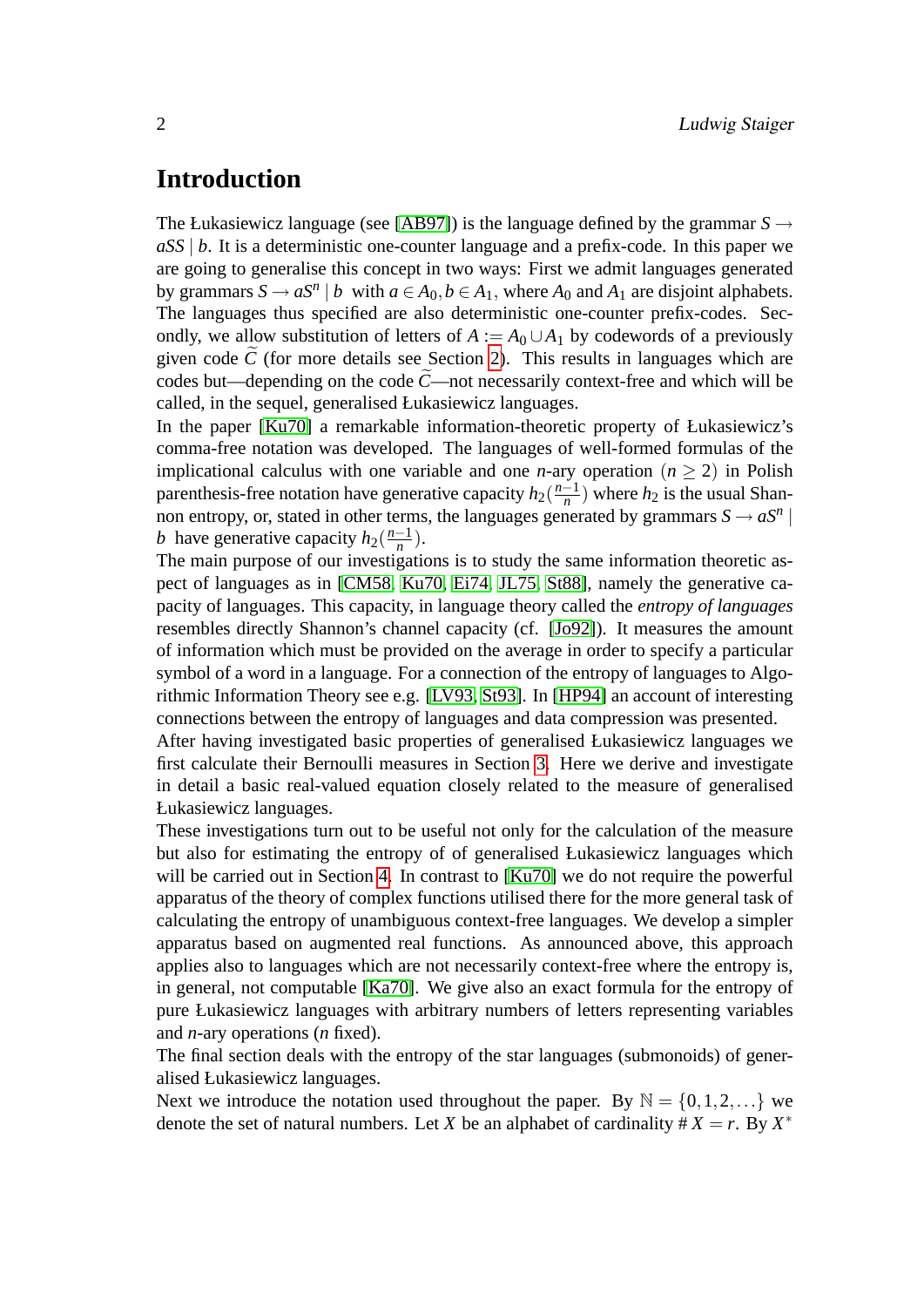we denote the set (monoid) of words on *X*, including the *empty word e*. For  $w, v \in X^*$ let  $w \cdot v$  be their *concatenation*. This concatenation product extends in an obvious way to subsets  $W, V \subseteq X^*$ . For a language  $W$  let  $W^* := \bigcup_{i \in \mathbb{N}} W^i$  be the *submonoid* of *X*<sup>\*</sup> generated by *W*, and by  $W^{\omega} := \{w_1 \cdots w_i \cdots : w_i \in W \setminus \{e\}\}\$  we denote the set of infinite strings formed by concatenating words in *W*. Furthermore |*w*| is the *length* of the word  $w \in X^*$  and  $\mathbf{A}(B)$  is the set of all finite prefixes of strings in  $B \subseteq X^* \cup X^{\omega}$ . We shall abbreviate  $w \in \mathbf{A}(\eta)$   $(\eta \in X^* \cup X^{\omega})$  by  $w \sqsubseteq \eta$ .

As usual language  $V \subseteq X^*$  is called a code provided  $w_1 \cdots w_l = v_1 \cdots v_k$  for  $w_1, \ldots, w_l$ ,  $v_1, \ldots, v_k \in V$  implies  $l = k$  and  $w_i = v_i$ . A language  $V \subseteq X^*$  is referred to as an  $\omega$ -code provided  $w_1 \cdots w_i \cdots = v_1 \cdots v_i \cdots$  where  $w_i, v_i \in V$  implies  $w_i = v_i$ . A code *V* is said to have a *finite delay of decipherability*, provided for every  $w \in V$  there is an  $m_w \in \mathbb{N}$ such that  $w \cdot v_1 \cdots v_{m_w} \sqsubseteq w' \cdot u$ , for  $v_1, \ldots, v_{m_w}, w' \in V$  and  $u \in V^*$ , implies  $w = w'$  (cf. [\[DL94,](#page-19-11) [St85\]](#page-19-12)). As usual, *V* is called a *prefix code* provided  $v \sqsubseteq w$  implies  $v = w$  for *v*, *w* ∈ *V*, that is, *V* has a finite delay of decipherability and  $m_w = 0$  for every  $w \in V$ . Every code having a finite delay of decipherability is an ω-code (see [\[DL94,](#page-19-11) [St85\]](#page-19-12)). A simple example of an  $\omega$ -code having no finite delay of decipherability is the set  $V := \{a, c\} \cup \{ac^i b : i \in \mathbb{N}\} \subseteq \{a, b, c\}^*$ . Here, for the codeword  $a \in V$ , the number  $m_a$ is infinite, whereas  $m_w = 0$  for every other word  $w \in V$ .

### <span id="page-3-0"></span>**1 Pure Łukasiewicz-languages**

In this section we consider languages over a finite or countably infinite alphabet *A*. Let  $\{A_0, A_1\}$  be a partition of *A* into two nonempty parts and let  $n \geq 2$ . The *pure* {*A*0,*A*1}*-n-Łukasiewicz-language* is defined as the solution of the equation

<span id="page-3-2"></span><span id="page-3-1"></span>
$$
\widetilde{\mathbf{E}} = A_0 \cup A_1 \cdot \widetilde{\mathbf{E}}^n \tag{1}
$$

It is a simple deterministic language (cf. [\[AB97,](#page-19-0) Section 6.7]) and can be obtained as  $\bigcup_{i \in \mathbb{N}} \widetilde{L}_i$  where  $\widetilde{L}_0 := \emptyset$  and  $\widetilde{L}_{i+1} := A_0 \cup A_1 \cdot \widetilde{L}_i^n$ .

 ${A_0, A_1}$ -*n*-Łukasiewicz-languages have the following easily verified properties. For the sake of completeness we give a proof.

**1.1 Proposition** *1. L* is a prefix code.

2. If  $w \in A^*$  and  $a_0 \in A_0$  then  $w \cdot a_0^{|w| \cdot n} \in \widetilde{\mathbf{L}}^*$ . 3.  $A(\widetilde{L}^*) = A^*$ 

**Proof.** 1. Let  $v, w \in E$  be a pair of words such that  $v \subset w$ , and  $|v| + |w|$  is minimal. Since  $A_0 \cap A_1 = \emptyset$ , we have  $v, w \in A_1 \cdot \tilde{L}^n$ , that is,  $v = v_0 \cdot v_1 \cdots v_n$  and  $w = w_0 \cdot w_1 \cdots w_n$ where  $v_0, w_0 \in A_1$  and  $v_i, w_i \in E$  for  $i \ge 1$ .  $v_0 = w_0$  follows readily. Let  $i, 1 \le i \le n$ , be the smallest index such that  $v_i \neq w_i$ . Hence, either  $v_i$  is a prefix of  $w_i$  or vice versa, a contradiction to the length assumption.

2. We show by induction on *i* that the assertion holds for every  $w \in A^i$ .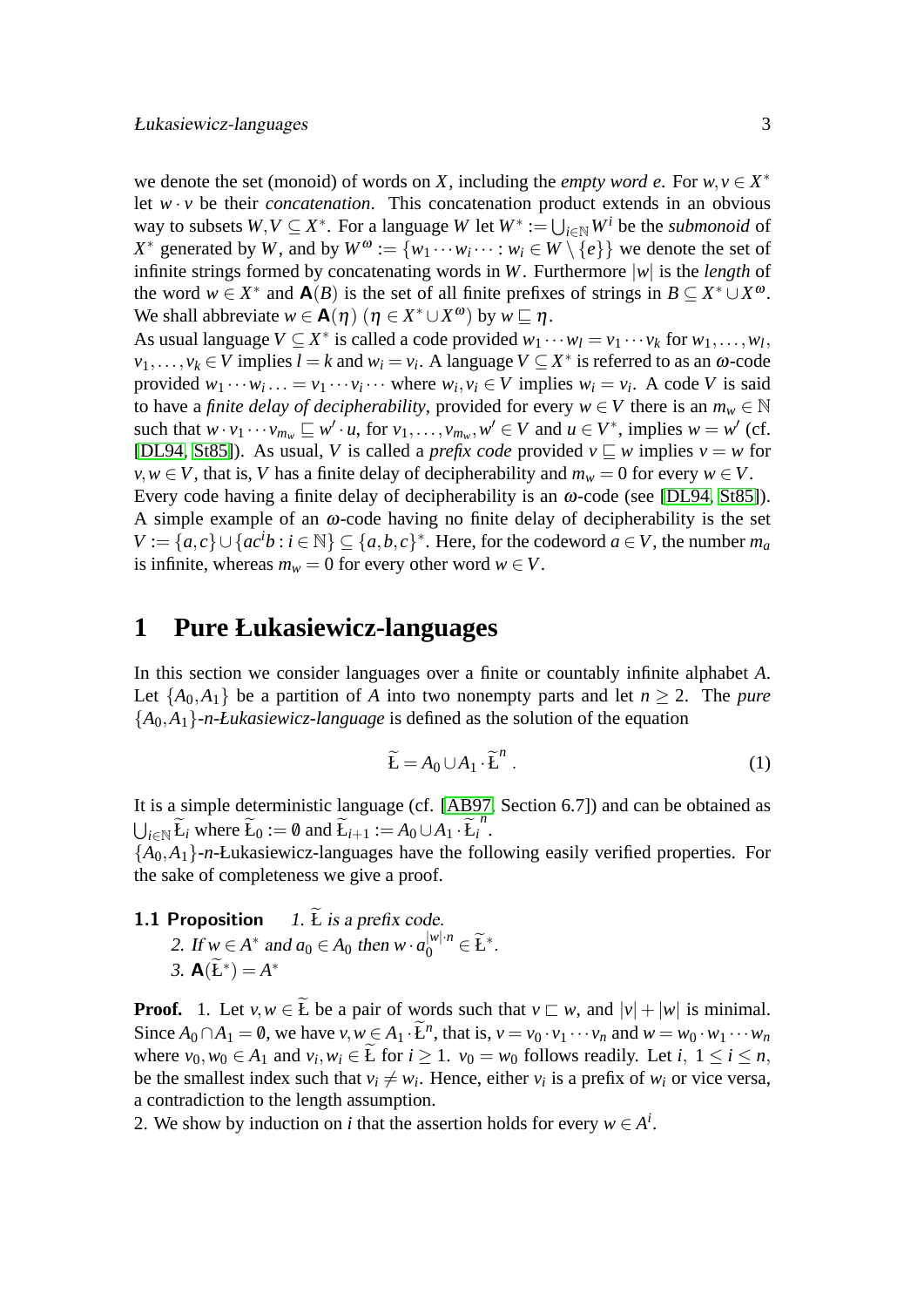If  $w \in A^0 = \{e\}$  then  $w \in \tilde{L}^*$ . Assume  $w \in A^{i+1}$ . Then  $w = a \cdot u$  for  $a \in A$  and  $u \in$  $A^i$ . By the induction hypothesis,  $u \cdot a_0^{|u| \cdot n} \in \widetilde{L}^m$  for suitable  $m \in \mathbb{N}$ . Consequently,  $u \cdot a_0^{|w| \cdot n} = u \cdot a_0^{|u|+1 \cdot n} \in \widetilde{L}^{m+n}$  has a decomposition  $u \cdot a_0^{|w| \cdot n} = v_1 \cdots v_n \cdot u'$  where  $v_j \in \widetilde{L}$ and  $u' \in \widetilde{L}^m$ . If  $a \in A_0$  then  $a \cdot v_1 \cdots v_n \cdot u' = w \cdot a_0^{|w| \cdot n} \in \tilde{L}^{m+n+1}$  and the assertion is true. If  $a \in A_1$ then  $a \cdot v_1 \cdots v_n \in \widetilde{L}$  whence  $a \cdot v_1 \cdots v_n \cdot u' = w \cdot a_0^{|w| \cdot n} \in \widetilde{L}^{m+1}$  and the assertion is also true. 3. follows from 2. ❏

Along with  $\widetilde{L}$  it is useful to consider its *derived language*  $\widetilde{K}$  which is defined by the following equation.

$$
\widetilde{\mathbf{K}} := A_1 \cdot \bigcup_{i=0}^{n-1} \widetilde{\mathbf{L}}^i
$$
\n(2)

<span id="page-4-1"></span>1.2 Proposition *1.*  $\mathbf{A}(\widetilde{L}) \setminus \widetilde{L} = \widetilde{K}^*$ 

2. Every  $w \in A^*$  has a unique factorisation  $w = v \cdot u$  where  $v \in \widetilde{E}^*$  and  $u \in \widetilde{K}^*$ .

**Proof.** 1. We have  $\mathbf{A}(\widetilde{\mathbf{L}}) = \{e\} \cup A_0 \cup A_1 \cdot \bigcup_{i=0}^{n-1} \widetilde{\mathbf{L}}^i \cdot \mathbf{A}(\widetilde{\mathbf{L}})$ . Since  $\widetilde{L}$  is a prefix code,  $\bigcup_{i=0}^{n-1} \widetilde{L}^i \cdot (A(\widetilde{L}) \setminus \widetilde{L})$  is the disjoint union of the sets  $\widetilde{L}^i \cdot (A(\widetilde{L}) \setminus \widetilde{L})$  $\widetilde{L}$ ), whence  $\bigcup_{i=0}^{n-1} \widetilde{L}^i \cdot \mathbf{A}(\widetilde{L}) = \bigcup_{i=0}^{n-1} \widetilde{L}^i \cdot (\mathbf{A}(\widetilde{L}) \setminus \widetilde{L}) \cup \widetilde{L}^n$ . Consequently,  $\mathbf{A}(\widetilde{E})\setminus \widetilde{E} = \mathbf{A}(\widetilde{E})\setminus (A_0\cup A_1\cdot \widetilde{E}^n) = \{e\}\cup A_1\cdot \bigcup_{i=0}^{n-1} \widetilde{E}^i\cdot (\mathbf{A}(\widetilde{E})\setminus \widetilde{E})$ . Since  $e \notin A_1 \cdot \bigcup_{i=0}^{n-1} \widetilde{E}^i$ , this equation has the unique solution  $(A_1 \cdot \bigcup_{i=0}^{n-1} \widetilde{E}^i)^*$ . 2. follows from 1. because for a prefix code *C* every word in  $w \in A(C^*)$  has a unique factorisation  $w = v \cdot u$  with  $v \in C^*$  and  $u \in \mathbf{A}(C) \setminus C$ .

#### <span id="page-4-2"></span>**1.3 Proposition** K is an  $\omega$ -code having an infinite delay of decipherability.

**Proof.** Assume that there are subfamilies  $(w_i)_{i \in \mathbb{N}}$ ,  $(v_i)_{i \in \mathbb{N}}$  of K such that  $w_0 \cdot w_1 \cdots =$  $v_0 \cdot v_1 \cdots$  and  $w_0 \neq v_0$ . W.l.o.g. assume  $w_0$  to be a proper prefix of  $v_0$ . Then, since  $\widetilde{L}$ and  $A_1$  are prefix codes,  $w_0 = x \cdot u_0 \cdots u_j$  and  $v_0 = x \cdot u_0 \cdots u_{j'}$  where  $x \in A_1$ ,  $u_i \in L$  and  $n > j' > j$ . Consequently,  $u_{j+1}$  is a prefix of  $v_1 \cdots v_m$  for a sufficiently large  $m \in \mathbb{N}$ which contradicts Proposition [1.1.](#page-3-1)

The second assertion follows from Lemma 3.5 in [\[DL94\]](#page-19-11), because  $\widetilde{K}^{\omega} \cap {\xi : \xi \in A^{\omega} \wedge \mathbf{A}(\xi) \subset \mathbf{A}(\widetilde{K})}$   $\supseteq A^{\omega} \neq \emptyset$ .  $A^{\omega} \wedge \mathbf{A}(\xi) \subseteq \mathbf{A}(\widetilde{\mathbf{K}}) \} \supseteq A_1^{\omega}$  $\neq 0.$ 

### <span id="page-4-0"></span>**2 The Definition of Łukasiewicz Languages**

Generalised Łukasiewicz-languages are constructed from pure Łukasiewicz-languages via composition of codes (cf. Section I.6 of [\[BP85\]](#page-19-13)) as follows. We start with a code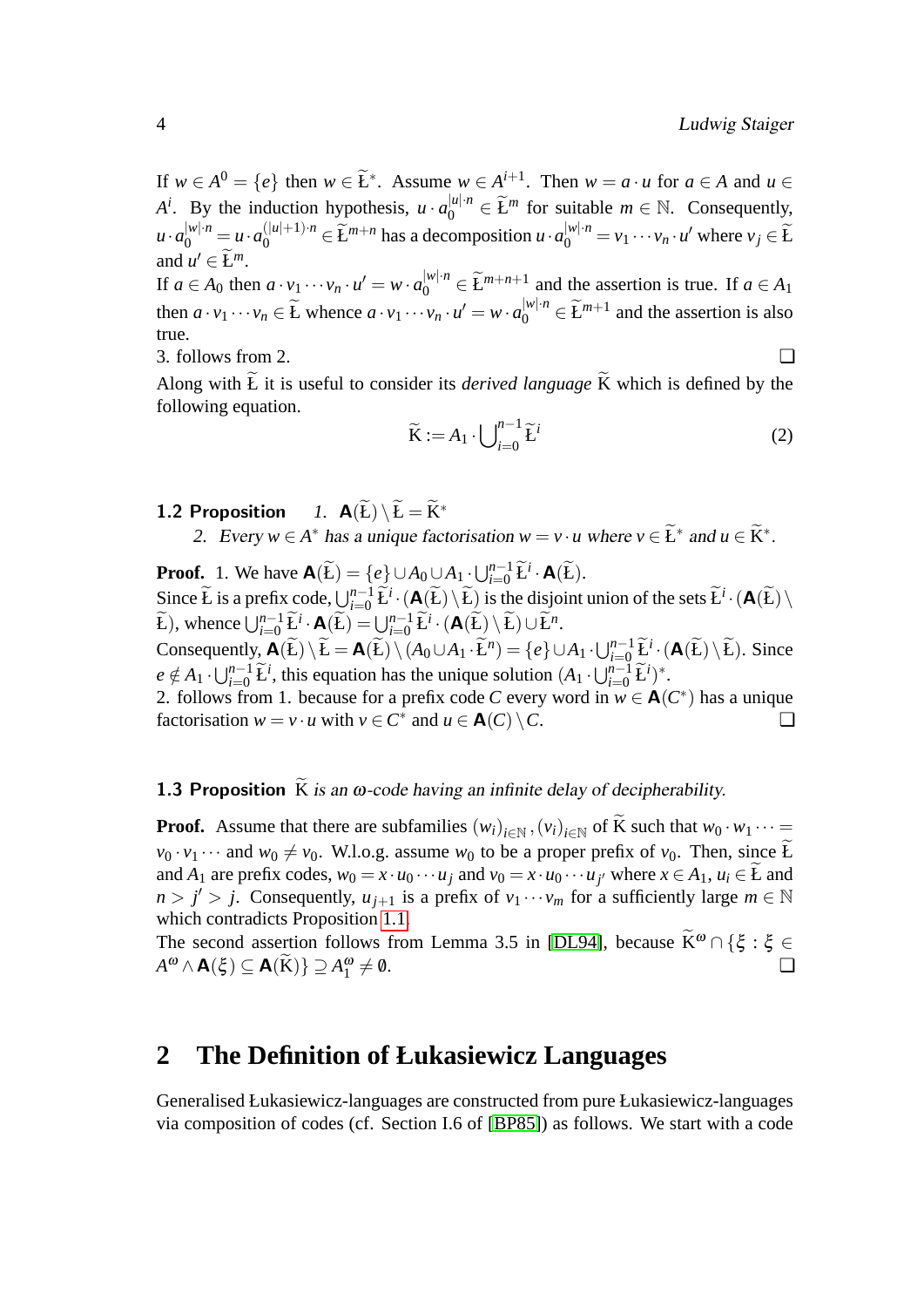$\tilde{C}$ ,  $\#\tilde{C} \geq 2$ , an alphabet *A* with  $\#A = \#\tilde{C}$  and an bijective morphism  $\psi : A^* \to \tilde{C}^*$ . Let  $C := \psi(A_0) \subset \tilde{C}$  and  $B := \psi(A_1) \subset \tilde{C}$ . This partitions the code  $\tilde{C}$  into nonempty parts *C* and *B*.

Let  $\widetilde{L}$  be the  $\{A_0, A_1\}$ -*n*-Łukasiewicz-language and  $L := \psi(\widetilde{L})$ . Thus, *L* is the composition of the codes  $\widetilde{L}$  and  $\widetilde{C}$  via  $\psi$ ,  $L = \widetilde{C} \circ_w \widetilde{L}$ . Analogously to the previous section Ł is called {*C*,*B*}*-n-Łukasiewicz-language*. For the sake of brevity, we shall omit the prefix " ${C, B}$ -*n*-" when there is no danger of confusion. Throughout the rest of the paper we suppose *C* and *B* to be disjoint nonempty sets for which *C*∪*B* is a code, and we suppose *n* to be the composition parameter described in Eq. [\(1\)](#page-3-2).

Utilising the properties of the composition of codes (cf. [\[BP85,](#page-19-13) Section 1.6]) from the results of the previous section one can easily derive that Ł has the following properties.

<span id="page-5-1"></span>
$$
E = C \cup B \cdot E^n \tag{3}
$$

- 2.1 Proposition  $\cdot^*$   $\cdot$   $C \subseteq (C \cup B)^*$ 
	- *2.* Ł is a code, and if *C*∪*B* is a prefix code then Ł is also a prefix code.
	- 3. If  $w \in (B \cup C)^*$  and  $v \in C$  then  $w \cdot v^{|w| \cdot n} \in L^*$ .
	- 4.  $A(E^*) = A((C \cup B)^*)$

It should be mentioned that Ł might be a prefix code, even if *B* and hence *C* ∪*B* are codes having no finite delay of decipherability.

**2.1 Example** Let *X* = {*a*,*b*,*c*}, *C* := {*ac*<sup>2*i*+1</sup>*b* : *i* ∈ N}, *B* := {*a,c*} ∪ {*ac*<sup>2*i*</sup>*b* : *i* ∈ N} and  $n > 2$ . It is easily seen that  $C \cup B$  as well as *B* are codes having no finite delay of decipherability.

Moreover,  $L \cap \{c\}^* = \emptyset$  and  $\mathbf{A}(L^*) \cap \{c\}^* \cdot b = \emptyset$ , because each nonempty word  $u \in L^*$ contains a factor of the form  $ac^{2i+1}b$ .

Assume Ł to be no prefix code. Then there are  $w, v \in E$  such that  $w = a \cdot w_1 \cdots w_n$  with *w*<sub>j</sub> ∈ Ł and *v* has a prefix of the form  $ac^{j}b$ . Then  $w_1 \in \{c\}^*$  or  $c^{j}b \sqsubseteq w_1$  which is impossible.

In the same way as above we define the *derived language* K as  $K := \tilde{C} \circ_w \tilde{K}$ , and we obtain the following.

<span id="page-5-0"></span>
$$
\mathbf{K} := B \cdot \bigcup_{i=0}^{n-1} \mathbf{L}^i \tag{4}
$$

<span id="page-5-2"></span>Propositions [1.2.](#page-4-1)2 and [1.3](#page-4-2) prove that the language K is related to Ł via the following properties.

### 2.2 Theorem *1.*  $A(E) = K^* \cdot A(C \cup B)$ .

2. Every  $w \in (C \cup B)^*$  has a unique factorisation  $w = v \cdot u$  where  $v \in L^*$  and  $u \in K^*$ .

*3.* K is a code having an infinite delay of decipherability.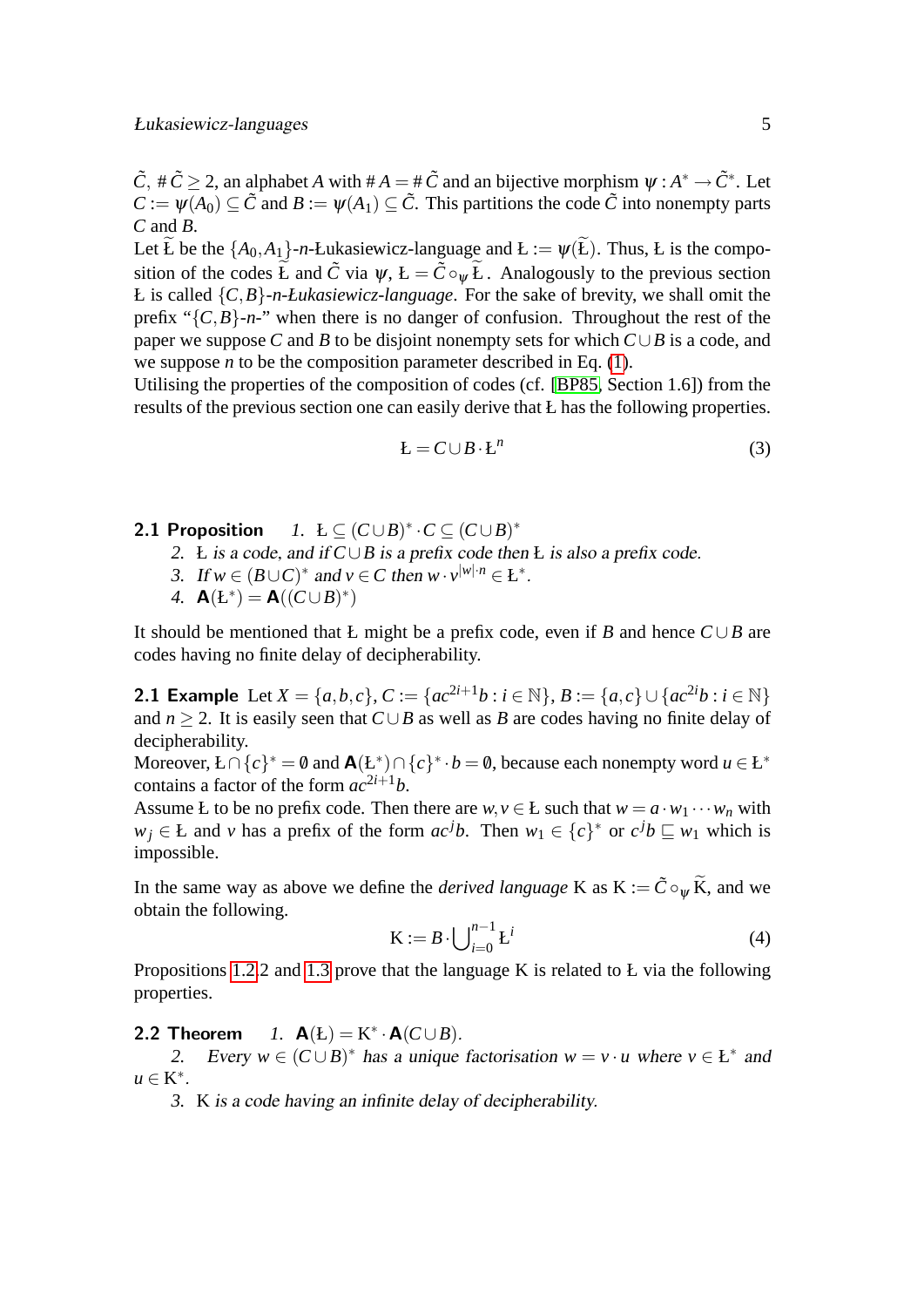### <span id="page-6-0"></span>**3 The Measure of Łukasiewicz Languages**

In this section we consider the measure of Łukasiewicz languages. Measures of languages were considered in Chapters 1.4 and 2.7 of [\[BP85\]](#page-19-13). In particular, we will consider so-called Bernoulli measures.

#### <span id="page-6-1"></span>**3.1 Valuations of Languages**

As in [\[Fe95\]](#page-19-14) we call a morphism  $\mu : X^* \to (0, \infty)$  of the monoid  $X^*$  into the multiplicative monoid of the positive real numbers a *valuation*. A valuation  $\mu$  such that  $\mu(X) = \sum_{x \in X} \mu(x) = 1$  is known as *Bernoulli measure* on  $X^*$  (cf. [\[BP85,](#page-19-13) Chap. 1.4]). A valuation is usually extended to a mapping  $\mu : 2^{X^*} \to [0, \infty]$  via  $\mu(W) := \sum_{w \in W}$  $\mu(w).$ 

Now consider the measure  $\mu$ (*L*) for a valuation  $\mu$  on  $X^*$ . Since the decomposition  $L = C \cup B \cdot L^n$  is unambiguous, we obtain

$$
\mu(E) = \mu(C) + \mu(B) \cdot \mu(E)^n.
$$

The representation  $E = \bigcup_{i=1}^{\infty} L_i$  where  $L_1 := C$  and  $L_{i+1} := C \cup B \cdot L_i$  allows us to approximate the measure  $\mu(E)$  by the sequence

<span id="page-6-3"></span>
$$
\mu_1 := \mu(C)
$$
  
\n
$$
\mu_{i+1} := \mu(C) + \mu(B) \cdot \mu_i^n
$$
  
\n
$$
\mu(E) = \lim_{i \to \infty} \mu_i.
$$

We have the following

**3.1 Theorem** If the equation  $\lambda = \mu(C) + \mu(B) \cdot \lambda^n$  has a positive solution then  $\mu(E)$ equals its smallest positive solution, otherwise  $\mu(E) = \infty$ .

**Proof.** We have  $0 < \mu_1 < \ldots < \mu_i < \mu_{i+1} < \ldots$ . Let  $\lambda_0$  be the minimal positive solution of the equation  $\mu(L) = \mu(C) + \mu(B) \cdot \mu(L)^n$ . Then  $0 < \lambda_0$  and if  $\mu_i < \lambda_0$  then  $\mu_{i+1} := \mu(C) + \mu(B) \cdot \mu_i^n < \mu(C) + \mu(B) \cdot \lambda_0^n = \lambda_0$ . Consequently,  $\mu(E) \leq \lambda_0$ . On the other hand, in view of  $\lim_{i\to\infty}\mu_{i+1} = \lim_{i\to\infty}(\mu(C) + \mu(B) \cdot \mu_i^n) = \mu(C) +$  $\mu(B) \cdot (\lim_{i \to \infty} \mu_i)^n$ , the limit  $\lim_{i \to \infty} \mu_i$  is a solution of our equation, and the assertion follows. ❏

In order to give a more precise evaluation of  $\mu(L)$ , in the subsequent section we take a closer look to our basic equation

<span id="page-6-2"></span>
$$
\lambda = \gamma + \beta \cdot \lambda^n \,, \tag{5}
$$

where  $\gamma, \beta > 0$  are positive reals.

In order to estimate  $\mu$ (K) we observe that the unambiguous representation of Eq. [\(4\)](#page-5-0) yields the formula  $\mu$ (K) =  $\mu$ (*B*) ·  $\sum_{i=0}^{n-1}$  $_{i=0}^{n-1}$   $\mu$ (Ł)<sup>*i*</sup>. Then the following connection between the valuations  $\mu(E)$  and  $\mu(K)$  is obvious.

**3.2 Proposition** It holds  $\mu(L) = \infty$  iff  $\mu(K) = \infty$ .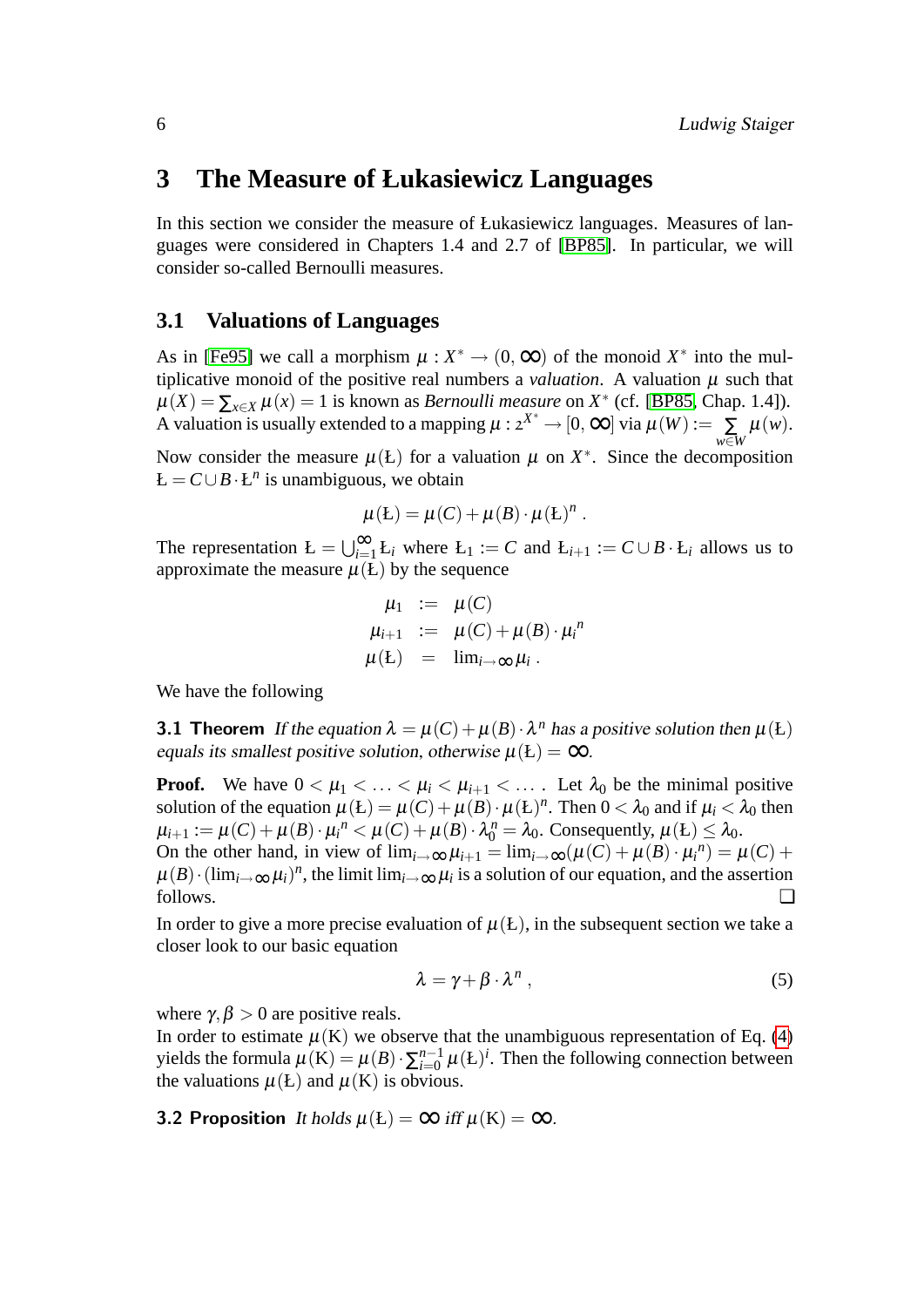Łukasiewicz-languages 7

### <span id="page-7-0"></span>**3.2** The Basic Equation  $\lambda = \gamma + \beta \cdot \lambda^n$

This section is devoted to a detailed investigation of the solutions of our basic equation [\(5\)](#page-6-2). As a result we obtain estimates for the Bernoulli measures of Ł and K as well as a useful tool when we are going to calculate the entropy of Łukasiewicz languages in the subsequent sections.

Let  $\bar{\lambda}$  be an arbitrary positive solution of Eq. [\(5\)](#page-6-2). Then we have the following relationship to the value  $\gamma + \beta$ .

<span id="page-7-1"></span>
$$
\begin{array}{lcl}\n\bar{\lambda} < 1 & \Leftrightarrow & \bar{\lambda} < \gamma + \beta, \\
\bar{\lambda} & = 1 & \Leftrightarrow & \bar{\lambda} = \gamma + \beta, \text{ and} \\
\bar{\lambda} > 1 & \Leftrightarrow & \bar{\lambda} > \gamma + \beta\n\end{array} \tag{6}
$$

**Proof.** We prove only the last equivalence, the other proofs being similar. From  $\bar{\lambda} = \gamma + \beta \cdot \bar{\lambda}^n$ , in view of  $\bar{\lambda} > 1$ , we have immediately  $\gamma + \beta < \bar{\lambda}$ . Conversely,  $\gamma + \beta < \bar{\lambda} = \gamma + \beta \cdot \bar{\lambda}^n$  implies  $\bar{\lambda} > 1$ .

In order to study positive solutions it is convenient to consider the positive zeroes of the function.

$$
f(\lambda) = \gamma + \beta \cdot \lambda^n - \lambda \tag{7}
$$

The graph of the function *f* reveals that *f* has exactly one minimum at  $\lambda_{\text{min}}$ , 0 <



Figure 1: Plot of the function  $f(\lambda)$  in the case of two positive roots

 $\lambda_{\min} = \frac{1}{n - \sqrt{\beta n}} < \infty$  on the positive real axis, the value of which is  $f(\lambda_{\min}) = \gamma$ *n*−1  $\frac{-1}{n} \cdot \frac{1}{n-\sqrt[n]{\beta n}} = \frac{n-1}{n}$  $\frac{-1}{n}$   $\left(\frac{n}{n-1}\right)$  $\frac{n}{n-1} \cdot \gamma - \lambda_{\min}$ ). Thus it has at most two positive roots  $\lambda_0$ ,  $\hat{\lambda}$  which satisfy  $0 < \lambda_0 < \lambda_{\min} < \hat{\lambda}$ .

We obtain the following necessary and sufficient condition for the existence of a positive root  $\lambda_0$  and its further properties.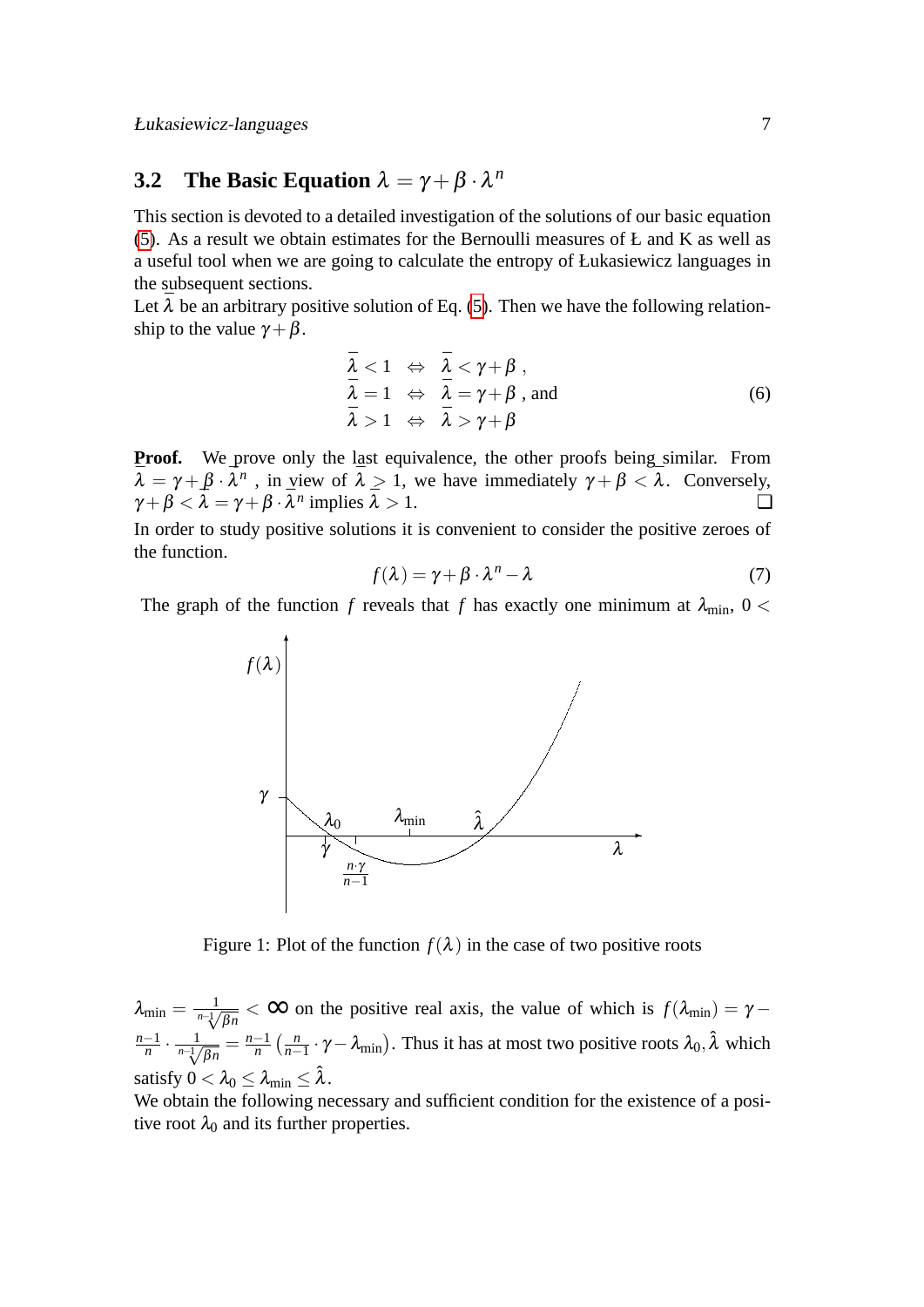**3.3 Proposition** Let  $\gamma, \beta > 0$  and let  $f(\lambda) = \gamma + \beta \cdot \lambda^n - \lambda$ . The function f has a positive root if and only if  $\gamma^{n-1} \cdot \beta \leq \frac{(n-1)^{n-1}}{n^n}$  $\frac{1}{n^n}$ , and its positive roots satisfy

<span id="page-8-2"></span>
$$
\gamma < \lambda_0 \leq \frac{n \cdot \gamma}{n-1} \leq \lambda_{\min} \leq \hat{\lambda} \,.
$$

Moreover, *f* has a positive root provided  $\gamma + \beta \leq 1$ , and in this case for its positive roots  $\lambda_0$  and  $\hat{\lambda}$  the following equivalences are valid

<span id="page-8-1"></span><span id="page-8-0"></span>
$$
\begin{array}{rcl}\n\gamma + \beta < 1 & \Leftrightarrow & \lambda_0 < \gamma + \beta < 1 < \hat{\lambda} \text{ , and} \\
\gamma + \beta & = 1 & \Leftrightarrow & \lambda_0 = 1 \lor \hat{\lambda} = 1 \text{ .}\n\end{array} \tag{9}
$$

**Proof.** As it was mentioned above, the function f has a positive root if and only if  $f(\lambda_{\min}) = \gamma - \frac{n-1}{n}$  $\frac{-1}{n} \cdot \frac{1}{n-\sqrt[n]{\beta n}} \le 0$ , that is, if  $\gamma^{n-1} \cdot \beta \le \frac{(n-1)^{n-1}}{n^n}$  $\frac{(n-1)^n}{n^n}$ .

Since  $f(\lambda) > 0$  for  $0 \leq \lambda \leq \gamma$  and  $f(\frac{n\cdot\gamma}{n-1})$  $\frac{n \cdot \gamma}{n-1}$ ) = γ $\cdot$  ( $\frac{n}{n-1}$  $\frac{n}{n-1}$ <sup>)n</sup> ·  $(\gamma^{n-1} \cdot \beta - \frac{(n-1)^{n-1}}{n^n})$  $\left(\frac{-1}{n^n}\right)$ , we have  $\gamma < \lambda_0 \leq \frac{n}{n-1}$ *n*−1 · γ provided *f* has a positive root. Now,  $f(1) = \gamma + \beta - 1$  and  $f(\gamma + \beta) = \beta((\gamma + \beta)^n - 1)$  imply that in case  $\gamma + \beta \le 1$ 

the function *f* has positive roots satisfying  $\lambda_0 \leq \gamma + \beta \leq 1 \leq \hat{\lambda}$ , and in view of Eq. [\(6\)](#page-7-1) its positive roots satisfy Eq. [\(9\)](#page-8-0).  $\Box$ 

Next, we consider the case  $f(\lambda_{\min}) = 0$ , that is, when f has a positive root of multiplicity two. It turns out that in this case we have some additional restrictions.

#### **3.4 Lemma** Let  $\gamma, \beta > 0$ . Then the following conditions are equivalent.

1.  $\gamma + \beta \cdot \lambda^n - \lambda$  has a positive root of multiplicity two.

$$
2. \ \gamma^{n-1} \cdot \beta = \frac{(n-1)^{n-1}}{n^n}
$$

3.  $\lambda_{\min} = \frac{n}{n-1}$  $\frac{n}{n-1} \cdot \gamma$ 

Moreover, each one of the conditions implies  $\gamma + \beta \ge 1$ , and then  $\gamma + \beta = 1$  if and only if  $\beta = \frac{1}{n}$  $\frac{1}{n}$  or  $\gamma = \frac{n-1}{n}$  $\frac{-1}{n}$ .

**Proof.** It is obvious that  $\lambda_{\min}$  is a root of *f* iff *f* has a multiple positive root. The condition  $\gamma^{n-1} \cdot \beta = \frac{(n-1)^{n-1}}{n^n}$  $\frac{f_1 f^{(n-1)}}{n^n}$  is equivalent to  $f(\lambda_{\min}) = 0$ . Now,  $\gamma^{n-1} \cdot \beta = \frac{(n-1)^{n-1}}{n^n}$  $\frac{1}{n^n}$  iff  $\lambda_{\min} = \frac{1}{n - \sqrt[n]{\beta n}} = \frac{n}{n - \beta}$  $\frac{n}{n-1} \cdot \gamma$ .

From the arithmetic geometric mean inequality we know that  $\sqrt[n]{\left(\frac{1}{n}\right)^n}$  $\frac{\gamma}{n-1}$ ) $^{n-1}\cdot\beta$   $\leq \frac{\gamma+\beta}{n}$ *n* with equality if and only if  $\frac{\gamma}{n-1} = \beta$ . Thus, Condition 2 implies  $\gamma + \beta \ge 1$ , and if  $\gamma + \beta = 1$  the identity  $\gamma^{n-1} \cdot \beta = \frac{(n-1)^{n-1}}{n^n}$  $\frac{(1)^{n-1}}{n^n}$  holds iff  $\beta = \frac{1}{n}$  $\frac{1}{n}$  or  $\gamma = \frac{n-1}{n}$ *n* . ❏

In connection with  $\lambda_0$  we consider the value  $\kappa_0 := \beta \cdot \sum_{i=0}^{n-1}$  $_{i=0}^{n-1} \lambda_0^i$ . This value is related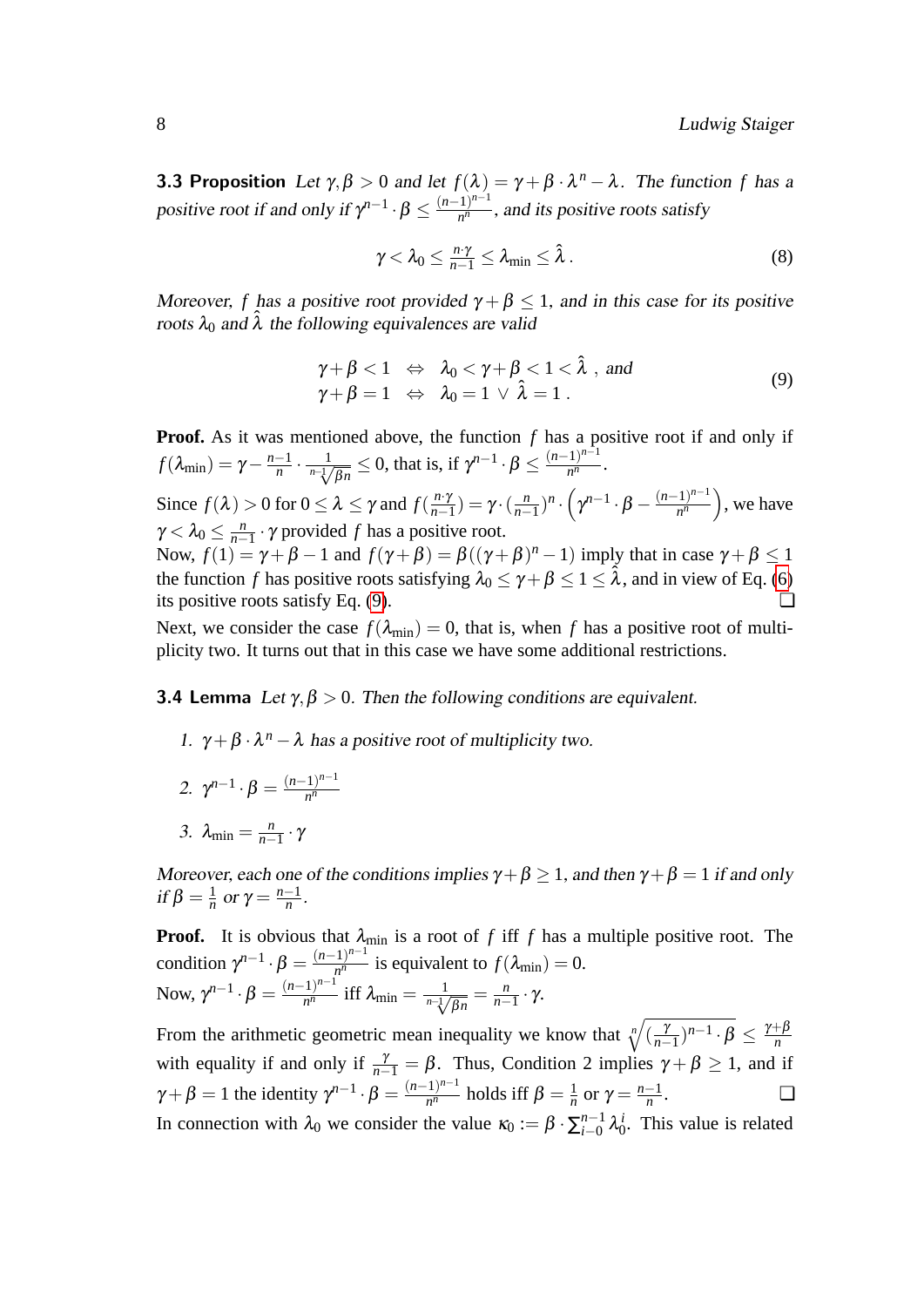to  $\mu(K)$  in the same way as  $\lambda_0$  to  $\mu(L)$ . In view of  $\beta(\lambda_0^n - 1) = \beta \cdot \lambda_0^n + \gamma - \gamma - \beta =$  $\lambda_0 - (\gamma + \beta)$ , we have

<span id="page-9-3"></span><span id="page-9-2"></span><span id="page-9-0"></span>
$$
\kappa_0 = \begin{cases} n \cdot \beta & \text{if } \lambda_0 = 1 \text{ and} \\ \frac{\lambda_0 - (\gamma + \beta)}{\lambda_0 - 1} & \text{otherwise.} \end{cases} \tag{10}
$$

As a corollary to Eq. [\(10\)](#page-9-0) we obtain the following.

### 3.5 Corollary  $(\kappa_0 - 1) \cdot (\lambda_0 - 1) = 1 - (\gamma + \beta)$

We obtain our main result on the dependencies between the coefficients of our basic equation [\(5\)](#page-6-2) and the values of  $\lambda_0$  and  $\kappa_0$ .

**3.6 Theorem** Let  $f(\lambda) = \gamma + \beta \cdot \lambda^n - \lambda$ . Then  $f(\lambda)$  has a positive root if and only if one of the right hand side conditions in Eqs. [\(11\)](#page-9-1) to [\(16\)](#page-9-1) holds. Moreover, the values of its minimum positive root  $\lambda_0$  and the value  $\kappa_0 := \beta \cdot \sum_{i=0}^{n-1}$  $_{i=0}^{n-1} \lambda_0^i$  depend in the following way from the coefficients  $\gamma$  and  $\beta$ .

$$
\lambda_0 < 1 \wedge \kappa_0 < 1 \quad \Leftrightarrow \quad \gamma + \beta < 1 \tag{11}
$$

<span id="page-9-1"></span>
$$
\lambda_0 < 1 \land \kappa_0 = 1 \quad \Leftrightarrow \quad \gamma + \beta = 1 \land \beta > \frac{1}{n} \tag{12}
$$

$$
\lambda_0 < 1 \land \kappa_0 > 1 \quad \Leftrightarrow \quad \gamma + \beta > 1 \land \beta > \frac{1}{n} \land f(\lambda_{\min}) \le 0 \tag{13}
$$

$$
\lambda_0 = 1 \wedge \kappa_0 < 1 \quad \Leftrightarrow \quad \gamma + \beta = 1 \wedge \beta < \frac{1}{n} \tag{14}
$$

$$
\lambda_0 = 1 \wedge \kappa_0 = 1 \iff \gamma + \beta = 1 \wedge \beta = \frac{1}{n} \tag{15}
$$

$$
\lambda_0 > 1 \wedge \kappa_0 < 1 \quad \Leftrightarrow \quad \gamma + \beta > 1 \wedge \beta < \frac{1}{n} \wedge f(\lambda_{\min}) \le 0 \tag{16}
$$

The remaining cases  $\lambda_0 = 1 \wedge \kappa_0 > 1$  and  $\lambda_0 > 1 \wedge \kappa_0 \ge 1$  are impossible.

**Proof.** The function *f* has a positive root if and only if  $f(\lambda_{\min}) \leq 0$ . Observe that, in view of Eq. [\(9\)](#page-8-0),  $\gamma + \beta \le 1$  implies  $f(\lambda_{\min}) \le 0$ . Moreover, if  $\gamma + \beta > 1$  and  $\beta = \frac{1}{n}$  $\frac{1}{n}$  the function *f* has no positive root.

Consequently, the six cases on the right hand sides of our equivalences cover the whole range when *f* has a positive root and, additionally, are mutually excluding each other. Thus it suffices to prove the implications from right to left.

**Eq. [\(11\)](#page-9-1)** If  $\gamma + \beta < 1$  then  $\lambda_0 < 1$  (cf. Eq. [\(9\)](#page-8-0)). Hence, Corollary [3.5](#page-9-2) implies  $\kappa_0 < 1$ .

- **Eqs.** [\(12\)](#page-9-1) and [\(13\)](#page-9-1)  $\beta > \frac{1}{n}$  $\frac{1}{n}$  is equivalent to  $\lambda_{\min}$  < 1 whence  $\lambda_0$  < 1 if  $f(\lambda_{\min}) \leq 0$ . Then  $\kappa_0 = 1$ , in case of Eq. [\(12\)](#page-9-1), and  $\kappa_0 > 1$ , in case of Eq. [\(13\)](#page-9-1), follow from Corollary [3.5.](#page-9-2)
- **Eq. [\(14\)](#page-9-1)** If  $\beta < \frac{1}{n}$  we have  $\lambda_{\min} > 1$ . Thus Eq. [\(9\)](#page-8-0) and shows  $\lambda_0 = 1$ . Now,  $\kappa_0 < 1$ follows from Eq. [\(10\)](#page-9-0).

**Eq. [\(15\)](#page-9-1)** This implication is straightforward.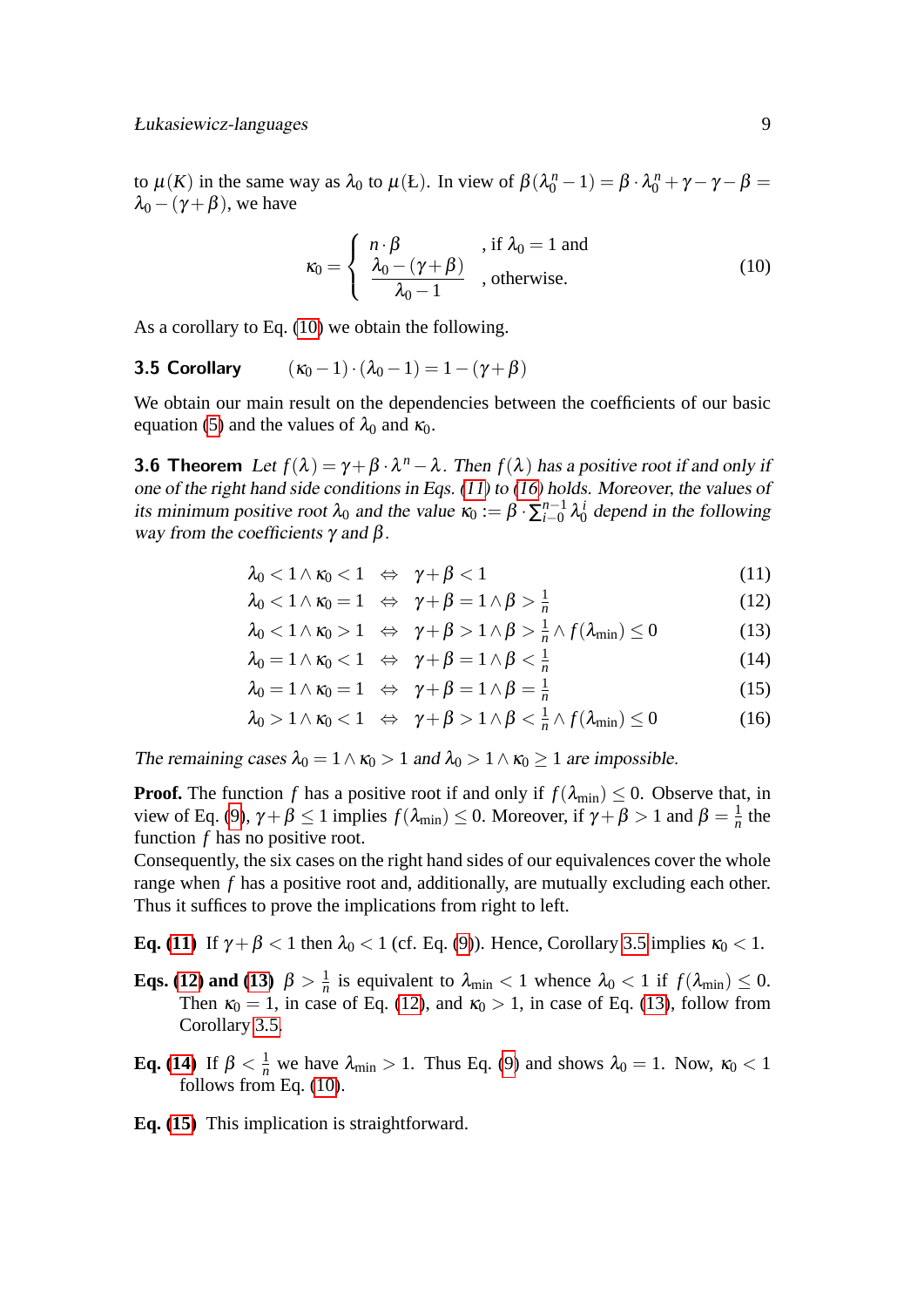❏

**Eq.** [\(16\)](#page-9-1) The right hand side is equivalent to  $f(1) > 0$ ,  $\lambda_{\min} > 1$  and  $f(\lambda_{\min}) \leq 0$ , whence  $\lambda_{\min} > \lambda_0 > 1$ . Again from Corollary [3.5](#page-9-2) we obtain  $\kappa_0 < 1$ .

From Theorem [3.6](#page-9-3) and Eq. [\(6\)](#page-7-1) we obtain the following.

**3.7 Corollary** If  $\lambda_0 > 1$  then  $\lambda_0 > \gamma + \beta > 1$ .

Comparing with the equivalences of Lemma [3.4](#page-8-1) we observe that multiple positive roots are possible only in the cases of Eqs. [\(13\)](#page-9-1), [\(15\)](#page-9-1) and [\(16\)](#page-9-1), and that in the case of Eq. [\(15\)](#page-9-1) we have necessarily multiple positive roots.

#### <span id="page-10-0"></span>**3.3 The Bernoulli Measure of Łukasiewicz Languages**

The last part of Section [3](#page-6-0) is an application of the results of the previous subsections to Bernoulli measures. As is well known, a code of Bernoulli measure 1 is maximal (cf. [\[BP85\]](#page-19-13)). The results of the previous subsection show the following necessary and sufficient conditions.

<span id="page-10-2"></span>**3.8 Theorem** Let  $L = C \cup B \cdot L$ ,  $C, B \subseteq X^*$  be a *Łukasiewicz language*, K its derived language and  $\mu : X^* \to (0,1)$  a Bernoulli measure. Then  $\mu(\mathbf{L}) = 1$  iff  $\mu(C \cup B) = 1$ and  $\mu(B) \leq \frac{1}{n}$  $\frac{1}{n}$ , and  $\mu(K) = 1$  iff  $\mu(C \cup B) = 1$  and  $\mu(B) \ge \frac{1}{n}$  $\frac{1}{n}$ .

Thus Theorem [3.8](#page-10-2) proves that pure Łukasiewicz languages  $\widetilde{L}$  and their derived languages K are maximal codes.

Resuming the results of Section [3](#page-6-0) one can say that in order to achieve maximum measure for both Łukasiewicz languages Ł and K it is necessary and sufficient to distribute the measures  $\mu(C)$  and  $\mu(B)$  as  $\mu(C) = \frac{n-1}{n}$  and  $\mu(B) = \frac{1}{n}$ , thus respecting the composition parameter  $n$  in the defining equation [\(1\)](#page-3-2). A bias in the measure distribution results in a measure loss for at least one of the codes Ł or K.

### <span id="page-10-1"></span>**4 The Entropy of Łukasiewicz Languages**

In [\[Ku70\]](#page-19-1) Kuich introduced a powerful apparatus in terms of the theory of complex functions to calculate the entropy of unambiguous context-free languages.

For our purposes it is sufficient to consider real functions admitting the value  $\infty$ . The coincidence of Kuich's and our approach for Łukasiewicz languages is established by Pringsheim's theorem which states that a power series  $s(t) = \sum_{i=0}^{\infty} s_i t^i$ ,  $s_i \ge 0$ , with finite radius of convergence rads has a singular point at rads and no singular point with modulus less than rad  $\epsilon$ . For a more detailed account see [\[Ku70,](#page-19-1) Section 2].

Here and in the subsequent section we show that our apparatus establishes a general treatise of the entropies of Ł, K and their star closures  $L^*$  and  $K^*$  provided sufficient information is known about the structure generating functions of the codes *C* and *B*.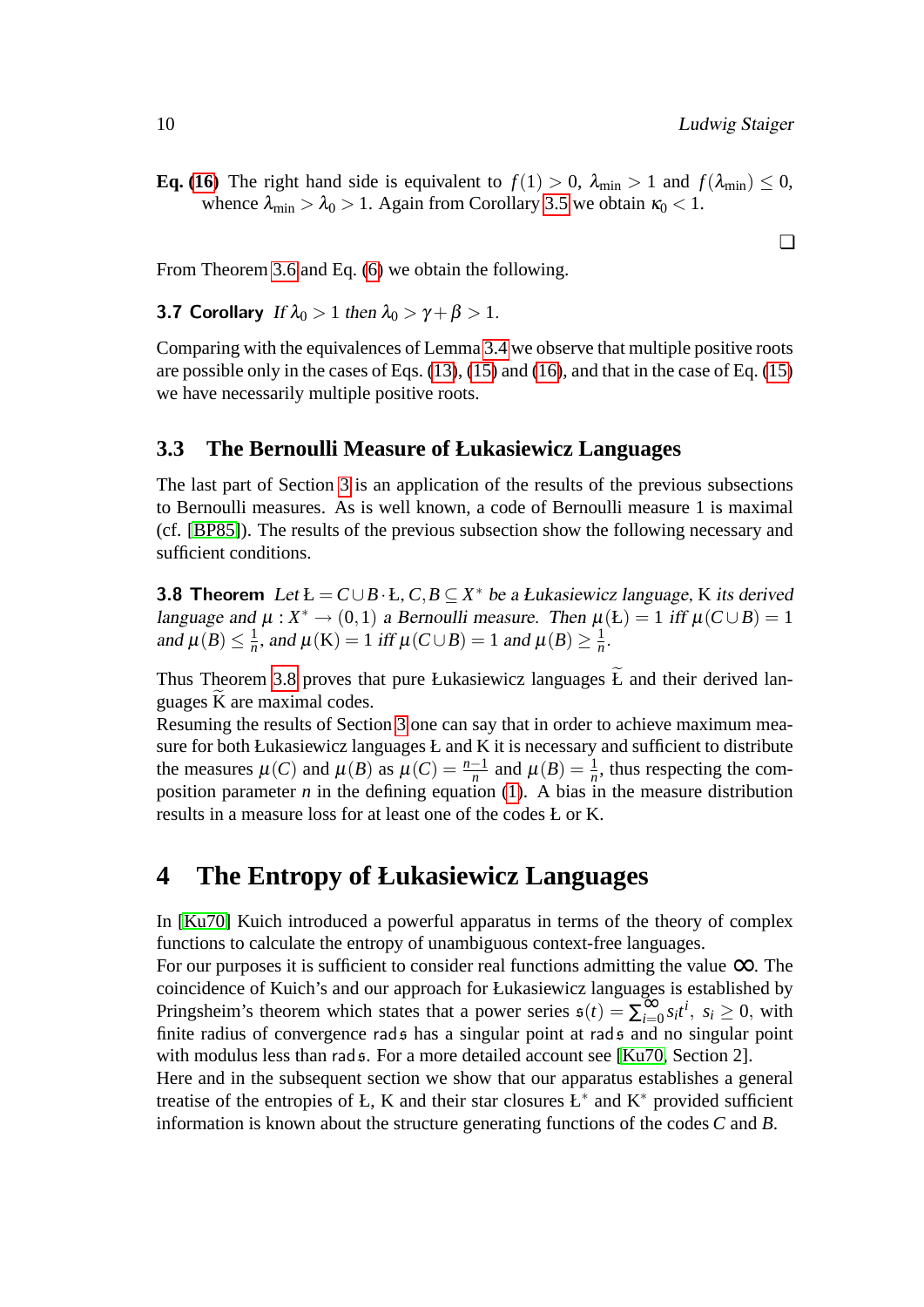#### <span id="page-11-0"></span>**4.1 Definition and Simple Properties**

The notion of entropy of languages is based on counting words of equal length. Therefore, from now on we assume our alphabet *X* to be finite of cardinality  $\# X = r$ ,  $r > 2$ . For a language  $W \subseteq X^*$  let  $s_W : \mathbb{N} \to \mathbb{N}$  where  $s_W(n) := #W \cap X^n$  be its *structure function*, and let

$$
H_W = \limsup_{n \to \infty} \frac{\log_r(1 + s_W(n))}{n}
$$

be its *entropy* (cf. [\[Ku70\]](#page-19-1)).

Informally, this concept measures the amount of information which must be provided on the average in order to specify a particular symbol of a word in a language. The *structure generating function* corresponding to  $s_W$  is

$$
\mathfrak{s}_W(t) := \sum_{i \in \mathbb{N}} \mathfrak{s}_W(i) \cdot t^i. \tag{17}
$$

 $s_W$  is a power series with convergence radius

$$
\mathsf{rad}\, W := \liminf_{n\to\infty} \frac{1}{\sqrt[n]{\mathsf{s}_W(n)}}\ ,
$$

and, considered as a real function on  $[0, radW)$ , it is nondecreasing. As it was explained above, it is convenient to consider  $\epsilon_W$  also as a function mapping  $[0, \infty)$  to  $[0, \infty) \cup {\infty}$ , where we set

<span id="page-11-1"></span>
$$
\mathfrak{s}_W(\text{rad}\,W) \ := \ \sup\{\mathfrak{s}_W(\alpha) : \alpha < \text{rad}\,W\} \ ,\ \text{and} \tag{18}
$$

$$
\mathfrak{s}_W(\alpha) \ := \ \infty, \text{ if } \alpha > \text{rad} \, W \, . \tag{19}
$$

Eq. [\(18\)](#page-11-1) is in accordance with Abel's Limit Theorem which states that for  $a_i \geq 0$  and  $r \ge 0$  one has  $\lim_{t \to r, t < r} \sum_{i \in \mathbb{N}} a_i \cdot t^i = \sum_{i \in \mathbb{N}} a_i \cdot r^i$  provided  $\sum_{i \in \mathbb{N}} a_i \cdot t^i$  converges at  $t = r$ . Having in mind this variant of  $\epsilon_W$ , we observe that  $\epsilon_W$  is a nondecreasing function which is continuous in the interval  $(0, radW)$  and continuous from the left in the point rad *W*. Moreover,  $\mathfrak{s}_W$  is increasing whenever  $W \not\subset \{e\}.$ If *W*  $\varphi$  { $e$ } we say that  $\mathfrak{s}_W$  *reaches* the value *s* at  $t \in [0, \text{rad } W]$  iff  $\mathfrak{s}_W(t) \leq s$  and  $\mathfrak{s}_W(t') > s$  for all  $t' > t$ , that is, for  $s \in [0, \mathfrak{s}_W(\text{rad }W))$  there is a *t* such that  $\mathfrak{s}_W(t) = s$ and, if  $\epsilon_W$  (rad *W*) <  $\infty$  any value *s*,  $\epsilon_W$  (rad *W*) < *s* <  $\infty$ , is reached at rad *W*.

Then the entropy of languages satisfies the following property.

#### 4.1 Proposition

<span id="page-11-3"></span><span id="page-11-2"></span>
$$
H_W := \begin{cases} 0 & , \text{ if } W \text{ is finite, and} \\ -\log_r \text{rad } W & , \text{ otherwise.} \end{cases}
$$

Before we proceed to the calculation of the entropy of Łukasiewicz languages we mention still some properties of the entropy of languages which are easily derived from the fact that  $\mathfrak{s}_W$  is a positive series (cf. [\[Ei74,](#page-19-3) Proposition VIII.5.5]).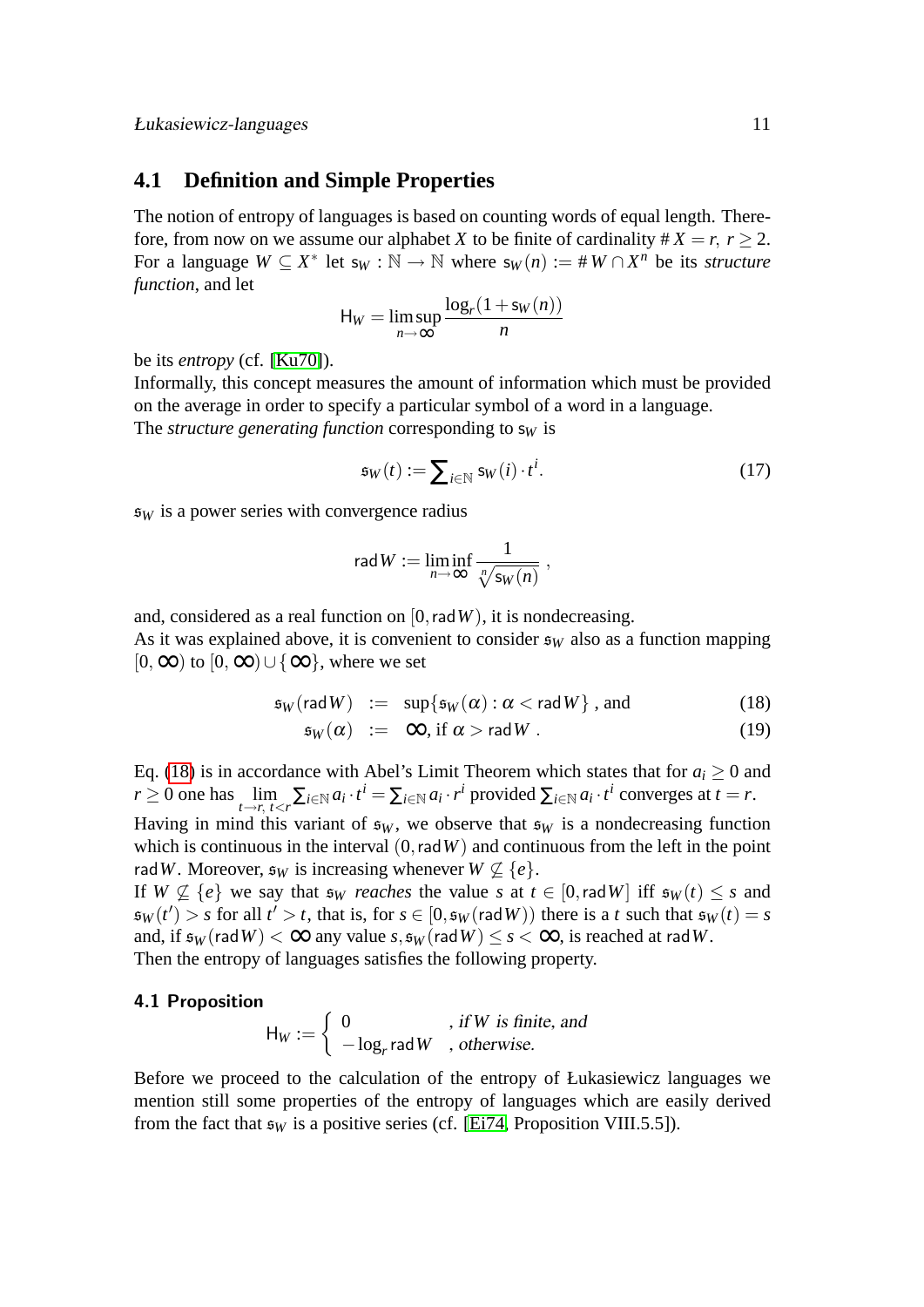**4.2 Proposition** Let  $V, W \subseteq X^*$ . Then  $0 \leq H_W \leq 1$  and, if *W* and *V* are nonempty, *we have*  $H_{W\cup V} = H_{W\cdot V} = \max\{H_W, H_V\}$ .

**Proof.** In fact,  $0 \le s_W(n) \le r^n$ , and if *W* and *V* are nonempty languages then

 $\max\{\mathfrak{s}_V(t),\mathfrak{s}_W(t)\}\ \leq\ \mathfrak{s}_{V\cup W}(t)\ \leq\ 2\cdot\max\{\mathfrak{s}_V(t),\mathfrak{s}_W(t)\}\ \text{and}$  $\max\{\mathfrak{s}_{w\cdot V}(t),\mathfrak{s}_{W\cdot v}(t)\}\quad\leq\quad \mathfrak{s}_{V\cdot W}(t)\quad\leq\quad \mathfrak{s}_{V}(t)\cdot \mathfrak{s}_{W}(t)$ 

when  $v \in V$  and  $w \in W$ . Consequently, rad  $V \cup W = \text{rad } V \cdot W = \min\{\text{rad } V, \text{rad } W\}$ .  $\Box$ For the entropy of the star of a language we have the following (cf. [\[Ei74,](#page-19-3) [Ku70\]](#page-19-1)).

**4.3 Proposition** If  $V \subseteq X^*$  is a code then

<span id="page-12-1"></span>
$$
\mathfrak{s}_{V^*}(t) = \sum_{i \in \mathbb{N}} (\mathfrak{s}_V(t))^i = \frac{1}{1 - \mathfrak{s}_V(t)}
$$
, and  
\n
$$
\mathsf{H}_{V^*} = \begin{cases} \mathsf{H}_V & \text{, if } \mathfrak{s}_V(\mathsf{rad}\,V) \le 1 \text{, and} \\ -\log_r \inf \{ \gamma : \mathfrak{s}_V(\gamma) = 1 \} & \text{, otherwise.} \end{cases}
$$

In general  $\sum_{i\in\mathbb{N}} (\mathfrak{s}_W(t))^i$  is only an upper bound to  $\mathfrak{s}_{W^*}(t)$ . Hence only in case  $\mathfrak{s}_W(t) < 1$ one can conclude that  $\mathfrak{s}_{W^*}(t) \leq \sum_{i \in \mathbb{N}} (\mathfrak{s}_W(t))^i < \infty$  and, consequently,  $t \leq \text{rad } W^*$ . Thus we obtain a sufficient condition for the equality  $H_W = H_{W^*}$  depending on the value of  $\epsilon_W$  (rad W).

<span id="page-12-2"></span>**4.4 Corollary** Let  $W \subseteq X^*$ . We have  $H_W = H_{W^*}$  if  $\mathfrak{s}_W(\text{rad }W) \leq 1$ , and if W is a code  $W \subseteq X^*$  *it holds*  $H_W < H_{W^*}$  *if and only if*  $\mathfrak{s}_W(\text{rad }W) > 1$ *.* 

Property [4.3](#page-12-1) and Corollary [4.4](#page-12-2) show that the value  $t_1$  for which  $\mathfrak{s}_V(t_1) = 1$  is crucial for the calculation of  $H_{V^*}$  and yields an exact estimate of  $H_{V^*}$  if *V* is a code.

#### <span id="page-12-0"></span>**4.2 The Calculation of the Convergence Radius**

Property [4.1](#page-11-2) showed the close relationship between  $H_W$  and rad W, and Corollary [4.4](#page-12-2) proved that the value of  $\epsilon_W$  at the point rad *W* is of importance for the calculation of the entropy of the star language of  $W$ ,  $H_{W^*}$ .

Therefore, in this section we are going to estimate the convergence radius of the power series  $\mathfrak{s}_{k}(t)$  and simultaneously, the values  $\mathfrak{s}_{k}$  (radŁ) and  $\mathfrak{s}_{k}(radL)$  (Observe that rad  $E = rad K$  in view of Eq. [\(4\)](#page-5-0) and Property [4.2\)](#page-11-3). We start with the equation

<span id="page-12-4"></span><span id="page-12-3"></span>
$$
\mathfrak{s}_{\mathcal{L}}(t) = \mathfrak{s}_{C}(t) + \mathfrak{s}_{B}(t) \cdot \mathfrak{s}_{\mathcal{L}}(t)^{n} \tag{20}
$$

which follows from the unambiguous representation in Eq. [\(3\)](#page-5-1) and the observation that rad  $\mathbf{L} = \sup\{t : \mathfrak{s}_{\mathbf{L}}(t) < \infty\} = \inf\{t : \mathfrak{s}_{\mathbf{L}}(t) = \infty\}$ , because the function  $\mathfrak{s}_{\mathbf{L}}(t)$  is nondecreasing (even increasing on  $[0, \text{rad } L]$ ).

From Section [3.2](#page-7-0) we know that, for fixed *t*,  $t <$  rad *L*, the value  $\mathfrak{s}_{L}(t)$  is one of the solutions of Eq. [\(5\)](#page-6-2) with  $\gamma = \mathfrak{s}_C(t)$  and  $\beta = \mathfrak{s}_B(t)$ . Similarly to Theorem [3.1](#page-6-3) one can prove the following.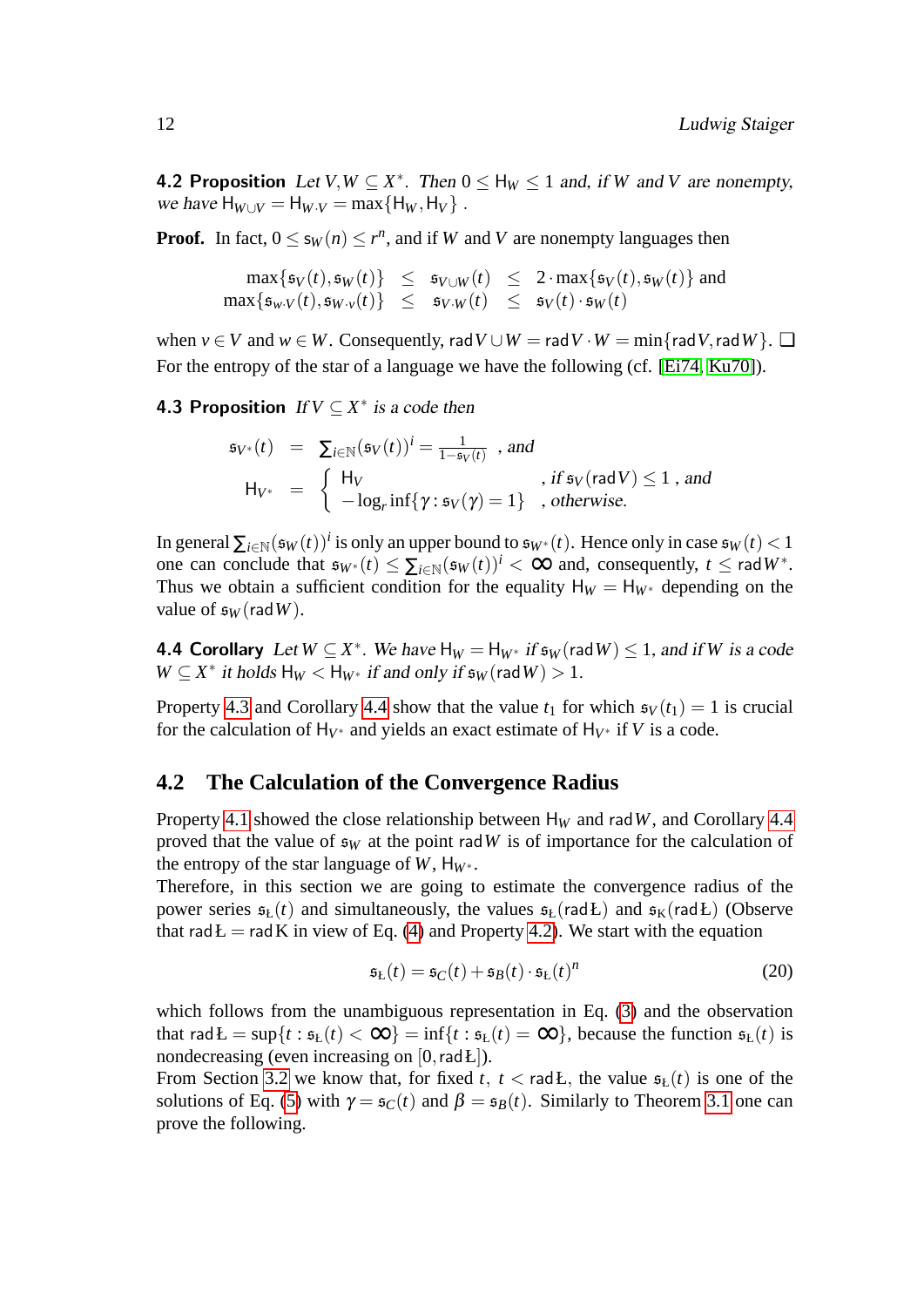**4.5 Theorem** Let *t* > 0. If Eq. [\(5\)](#page-6-2) has a positive solution for  $\gamma = \mathfrak{s}_C(t)$  and  $\beta = \mathfrak{s}_B(t)$ then  $\mathfrak{s}_{\mathbf{k}}(t) = \lambda_0$ , and if Eq. [\(5\)](#page-6-2) has no positive solution then  $\mathfrak{s}_{\mathbf{k}}(t)$  diverges, that is,  $\mathfrak{s}_{\mathsf{L}}(t) = \infty$ .

This yields an estimate for the convergence radius of  $\mathfrak{s}_{k}(t)$  as the point at which the product  $\mathfrak{s}_C(t)^{n-1} \cdot \mathfrak{s}_B(t)$  reaches the value  $\frac{(n-1)^{n-1}}{n^n}$  $\frac{1}{n^n}$ .

<span id="page-13-1"></span>
$$
\operatorname{rad} L = \inf \left\{ \operatorname{rad} (C \cup B) \right\} \cup \left\{ t : \mathfrak{s}_C(t)^{n-1} \cdot \mathfrak{s}_B(t) > \frac{(n-1)^{n-1}}{n^n} \right\}
$$
\n
$$
= \sup \left\{ t : \mathfrak{s}_C(t)^{n-1} \cdot \mathfrak{s}_B(t) \le \frac{(n-1)^{n-1}}{n^n} \right\} \tag{21}
$$

**Proof.** Clearly,  $\mathfrak{s}_L(t)$  converges only if  $\mathfrak{s}_C(t)$  and  $\mathfrak{s}_B(t)$  converge. If  $t \leq \text{rad}(C \cup B)$ then  $\mathfrak{s}_{\mathsf{L}}(t) < \infty$  if and only if our basic equation has a solution. This is the case when  $f(\lambda_{\min}) \leq 0$ , that is, if  $\mathfrak{s}_C(t)^{n-1} \cdot \mathfrak{s}_B(t) \leq \frac{(n-1)^{n-1}}{n^n}$  $\frac{1}{n^n}$ . As  $\mathfrak{s}_L(t) < \infty$  whenever  $\mathfrak{s}_C(t)^{n-1} \cdot \mathfrak{s}_B(t) \leq \frac{(n-1)^{n-1}}{n^n}$  $\frac{n^{n}}{n^{n}}$  we obtain

$$
\mathfrak{s}_L(\text{rad}\,L) < \infty\,. \tag{22}
$$

Using Theorem [4.5](#page-12-3) in connection with the results of Section [3.2](#page-7-0) we can describe the behaviour of  $\mathfrak{s}_L$  on [0,radŁ] as follows (see Figure [2\)](#page-13-0). Observe that  $\mathfrak{s}_{C\cup B}$  and  $\mathfrak{s}_L$  are increasing on [0,rad $C \cup B$ ) and [0,radŁ], respectively. First Eq. [\(8\)](#page-8-2) shows



<span id="page-13-0"></span>Figure 2: A typical plot of the structure generating functions of Ł and *C*∪*B*

$$
\mathfrak{s}_C(t) < \mathfrak{s}_{\mathbf{L}}(t) < \tfrac{n}{n-1} \mathfrak{s}_C(t) \text{ for } 0 < t < \mathsf{rad}\, \mathbf{L}\,.
$$

Moreover, from Eq. [\(9\)](#page-8-0) we obtain that  $\mathfrak{s}_L(t) < \mathfrak{s}_C(t) + \mathfrak{s}_B(t)$  as long as  $\mathfrak{s}_C(t) + \mathfrak{s}_B(t)$ 1. The value  $t_1$  for which  $\mathfrak{s}_{C}(t_1) + \mathfrak{s}_{B}(t_1) = 1$  is crucial for the behaviour of  $\mathfrak{s}_{L}$ :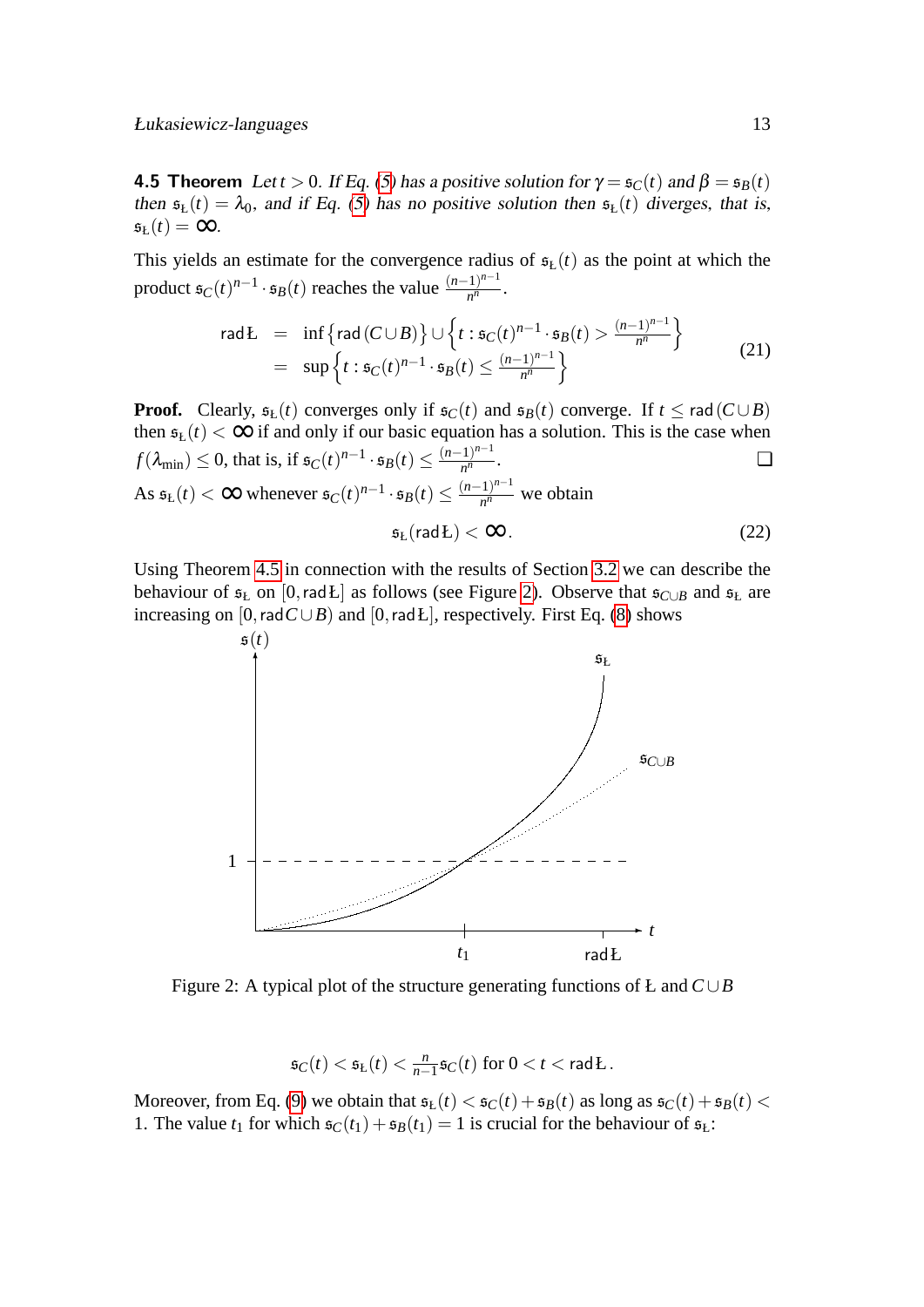If  $\mathfrak{s}_{L}(t_1) = 1$  then  $\mathfrak{s}_{L}(t) > 1$  for  $t_1 < t \leq \text{rad}$  and Corollary [3.5](#page-9-2) implies that then  $\mathfrak{s}_L(t) > \mathfrak{s}_C(t) + \mathfrak{s}_B(t)$ . On the other hand, if  $\mathfrak{s}_L(t) < 1$  then  $\mathfrak{s}_L(t) < 1$  in the whole range  $0 \le t \le$  rad *L*, because  $\mathfrak{s}_L(t) = 1$  implies  $\mathfrak{s}_C(t) + \mathfrak{s}_B(t) = 1$  which is impossible for  $t > t_1$ .

<span id="page-14-0"></span>We obtain two corollaries to Theorem [4.5](#page-12-3) and Eq. [\(21\)](#page-13-1) which allow us to estimate radŁ. The first one follows from Lemma [3.4](#page-8-1) and covers also the case when rad(*C* ∪  $B$ ) = ∞.

**4.6 Corollary** If  $\frac{(n-1)^{n-1}}{n^n}$  $\frac{f_1 n^{n-1}}{n^n}$  ≤  $\mathfrak{s}_C(\textsf{rad}(C \cup B))^{n-1} \cdot \mathfrak{s}_B(\textsf{rad}(C \cup B))$  then radŁ is the solution of the equation  $\mathfrak{s}_C(t)^{n-1} \cdot \mathfrak{s}_B(t) = \frac{(n-1)^{n-1}}{n^n}$  $\frac{1}{n^n}$ . In this case  $\mathfrak{s}_{C\cup B}(\text{rad} \mathbf{L}) \geq 1$  and  $\mathfrak{s}_{L}(\text{rad} \mathbf{L}) = \frac{n}{n-1} \cdot \mathfrak{s}_{C}(\text{rad} \mathbf{L})$ . Moreover, then, the following conditions are equivalent:

- 1.  $\mathfrak{s}_{C\cup B}(\text{rad} L) = 1$ ,
- 2.  $\mathfrak{s}_B(\mathsf{rad} \mathbb{L}) = \frac{1}{n}$ ,
- 3.  $\mathfrak{s}_C(\text{rad} \mathbf{L}) = \frac{n-1}{n}$ , and
- <span id="page-14-1"></span>4.  $s_k$ (rad **L**) = 1.

The second corollary covers the case when  $\frac{(n-1)^{n-1}}{n^n}$  $\frac{(-1)^{n-1}}{n^n}$  >  $\mathfrak{s}_C(t)^{n-1} \cdot \mathfrak{s}_B(t)$  for all *t* ≤ rad( $C \cup B$ ). Here rad( $C \cup B$ ) < ∞.

**4.7 Corollary** We have rad $E = rad(C \cup B)$  if and only if rad $(C \cup B) < \infty$  and  $(n-1)^{n-1}$  $\frac{1}{n^n}$   $\geq$   $\mathfrak{s}_C(\mathsf{rad}\left(C\cup B\right))^{n-1}\cdot \mathfrak{s}_B(\mathsf{rad}\left(C\cup B\right)).$ 

If  $C \cup B$  is a finite prefix code then rad  $(C \cup B) = ∞$ . In this case radŁ is defined via  $\mathfrak{s}_C(\mathsf{rad}\, \mathrm{L})^{n-1} \cdot \mathfrak{s}_B(\mathsf{rad}\, \mathrm{L}) = \frac{(n-1)^{n-1}}{n^n}$  $\frac{1}{n^n}$ . Hence Corollary [4.6](#page-14-0) applies. We give an example that, depending on  $C$  and  $B$ , all three cases  $\mathfrak{s}_{\rm L}(\mathsf{rad} \, \rm{L})$   $<$   $1$ ,  $\mathfrak{s}_{\rm L}(\mathsf{rad} \, \rm{L})$   $=$   $1$  and  $\mathfrak{s}_{\rm L}(\mathsf{rad} \, \rm{L})$   $>$ 1 are possible.

<span id="page-14-2"></span>**4.1 Example** Fix  $m \geq 1$  and  $C \cup B \subseteq X^m$ . Then  $\mathfrak{s}_C(t)^{n-1} \cdot \mathfrak{s}_B(t) = (\#C \cdot t)^{n-1} \cdot \# B \cdot t =$  $(n-1)^{n-1}$  $\frac{1}{n^n}$  has the minimum positive solution

$$
\mathsf{rad}\,L = \sqrt[mn]{\left(\frac{n-1}{n\cdot\#C}\right)^{n-1}\cdot\frac{1}{n\cdot\#B}}\,,
$$

and, utilising Corollary [4.6,](#page-14-0) we obtain

$$
\mathfrak{s}_L(\mathsf{rad} L) = \tfrac{n}{n-1} \cdot \mathfrak{s}_C(\mathsf{rad} L) = \tfrac{n}{n-1} \cdot \# C \cdot (\mathsf{rad} L)^m = \sqrt[n]{\tfrac{\# C}{(n-1) \cdot \# B}}.
$$

Choosing  $m := 1, X := \{a, b, d\}$ ,  $C_0 := \{a, d\}$  and  $B_0 := \{b\}$  and *n* appropriately we obtain the above mentioned three cases: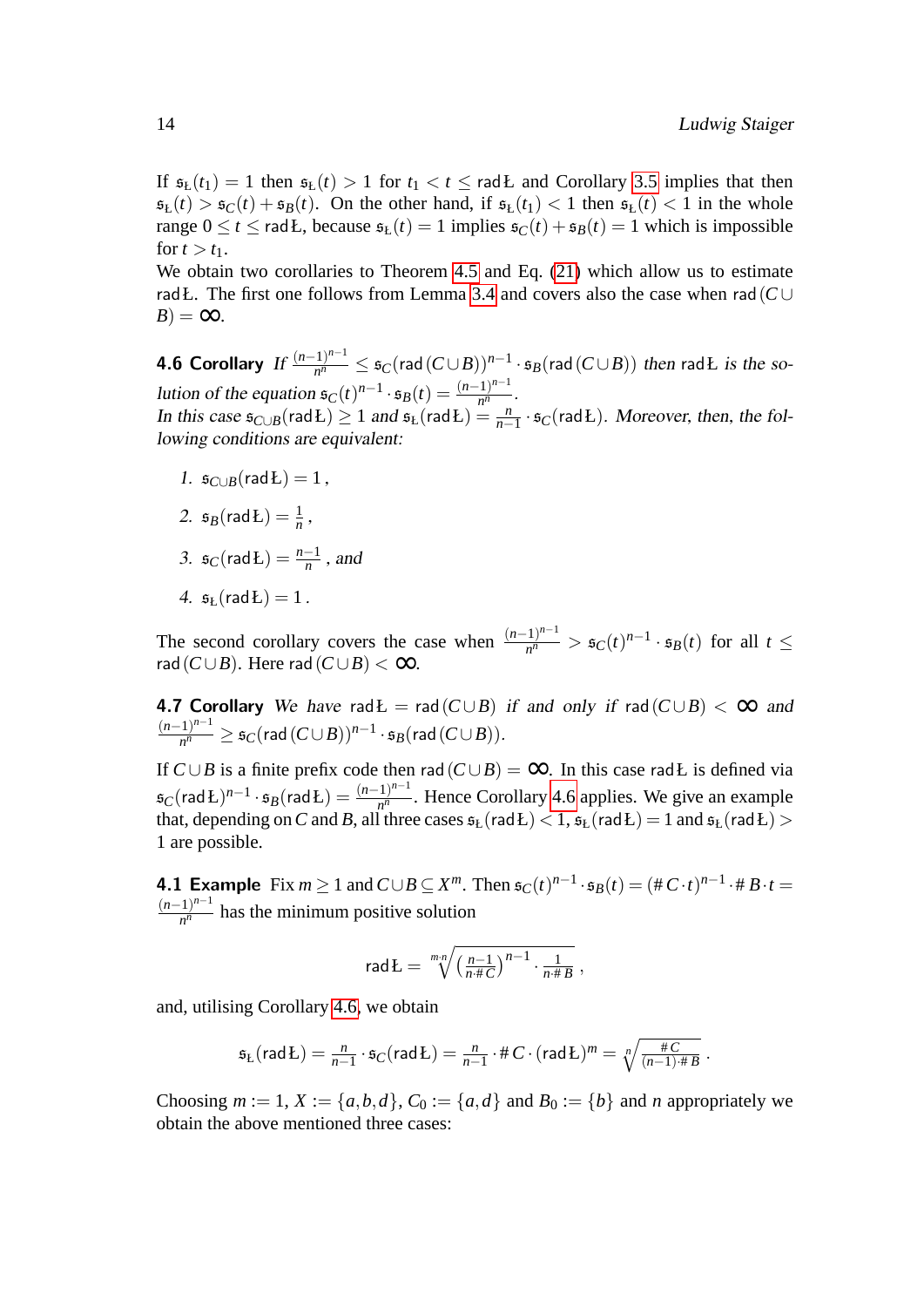Define the Łukasiewicz languages  $L_i$  ( $i = 1, 2, 3$ ) via the equation

$$
L_i = \{a,d\} \cup \{b\} \cdot L_i^{i+1}.
$$

Then we have

|                                       | $i = 1 (n = 2)$                           | $i = 2 (n = 3)$        | $i = 3 (n = 4)$                                         |
|---------------------------------------|-------------------------------------------|------------------------|---------------------------------------------------------|
| rad $L_i$                             | $\frac{1}{2\sqrt{2}}$                     | $\frac{1}{3}$          | $\frac{3}{8} \cdot \sqrt[4]{\frac{2}{3}}$               |
| $\mathfrak{s}_{L_i}(\text{rad}\,L_i)$ | $\sqrt{2} > 1$                            |                        | $\sqrt[4]{\frac{2}{3}} < 1$                             |
| $H_{L_i}$                             | $h_3(\frac{1}{2}) = \frac{3}{2} \log_3 2$ | $h_3(\frac{2}{3}) = 1$ | $h_3(\frac{3}{4}) = \frac{1}{4} \log_3 \frac{2048}{27}$ |

Here  $h_r(p) = -(1 - p) \cdot \log_r(1 - p) - p \cdot \log_r \frac{p}{r-1}$  $\frac{p}{r-1}$  is the *r*-ary entropy function well-known from information theory (cf. [\[Jo92,](#page-19-6) Section 2.3]). This function satisfies  $0 \leq$  $h_r(p) \le 1$  for  $0 \le p \le 1$  and  $h_r(p) = 1$  iff  $p = \frac{r-1}{r}$  $\frac{-1}{r}$ .

**Remark.** If we set  $m := 1$ ,  $\# B := 1$ , and  $C := X \setminus B$ , whence  $\# C = r - 1$ , we obtain a slight generalisation of Kuich's example [\[Ku70,](#page-19-1) Example 1] (see also [\[JL75,](#page-19-4) Example 4.1]) to alphabets of cardinality  $\# X = r \geq 2$ , yielding  $H_L = h_r(\frac{n-1}{n})$ . *n*

In the case of Corollary [4.7](#page-14-1) when  $\mathfrak{s}_C(\mathsf{rad} \mathbf{L})^{n-1} \cdot \mathfrak{s}_B(\mathsf{rad} \mathbf{L}) < \frac{(n-1)^{n-1}}{n^n}$  $\frac{1}{n^n}$  the value  $\mathfrak{s}_L$  (rad Ł) is a single root of Eq. [\(20\)](#page-12-4). Then the results of Section [3.2](#page-7-0) show that  $\mathfrak{s}_B(t) = \frac{1}{n}$  and simultaneously  $\mathfrak{s}_C(t) = \frac{n-1}{n}$  is impossible for  $t \leq \text{rad}$ . The other cases, except for Eq. [\(15\)](#page-9-1), listed in Theorem [3.6](#page-9-3) are possible. This can be shown using the Łukasiewicz languages  $L_i$  ( $i = 1, 2, 3$ ) constructed in Example [4.1](#page-14-2) as basic codes  $L_i = C \cup B$  and splitting them appropriately.

4.2 Example We let, generally,  $n := 2$  and define our Łukasiewicz languages  $E_i$  ( $i =$  $4, \ldots, 8$ ) by

|         | $C_i$                             | $B_i$                      | $r_i := \text{rad} C_i \cup B_i$                    |
|---------|-----------------------------------|----------------------------|-----------------------------------------------------|
| $i=4$   | $b \cdot \{a,d\}^2 \subseteq L_1$ | $L_1 \backslash C_4$       | rad $L_1 = \frac{1}{2\sqrt{2}}$                     |
| $i=5$   | $B_4 = L_1 \setminus C_4$         | $C_4 = b \cdot \{a, d\}^2$ | rad $L_1 = \frac{1}{2\sqrt{2}}$                     |
| $i = 6$ | ${a,d}\subseteq L_2$              | $L_2 \backslash C_6$       | rad $L_2 = \frac{1}{3}$                             |
| $i=7$   | $B_6 = L_2 \setminus C_6$         | $C_6 = \{a, d\}$           | rad $L_2 = \frac{1}{3}$                             |
| $i=8$   | ${a,d}\subseteq L_3$              | $L_3 \backslash C_8$       | rad $L_3 = \frac{3}{8} \cdot \sqrt[4]{\frac{2}{3}}$ |

<span id="page-15-0"></span>
$$
E_i = C_i \cup B_i \cdot E_i^2
$$
 where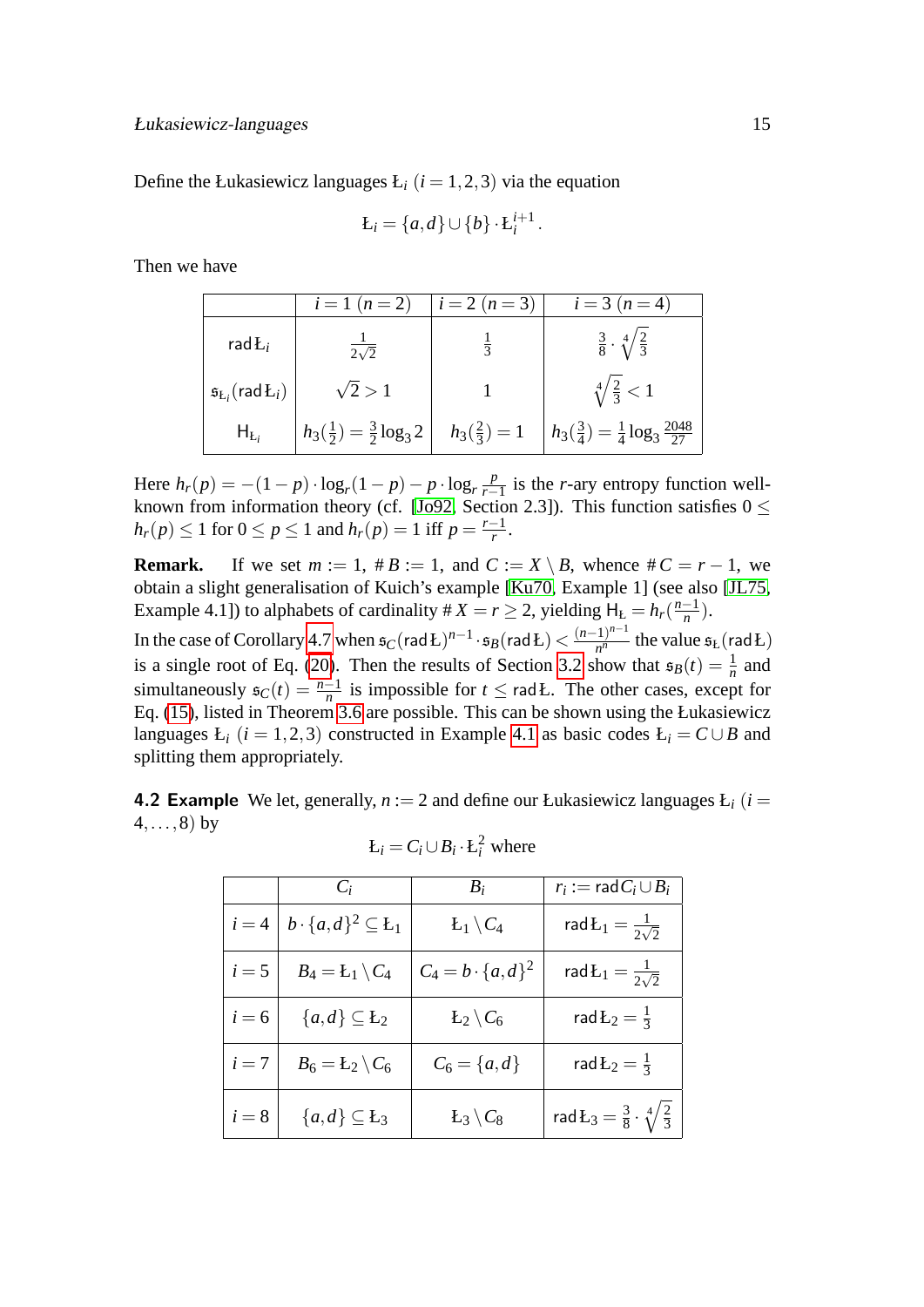|         | $\mathfrak{s}_{C_i}(r_i)$               | $\mathfrak{s}_{B_i}(r_i)$               | $\mathfrak{s}_{C_i}(r_i) \cdot \mathfrak{s}_{B_i}(r_i)$ | $\mathfrak{s}_{C_i\cup B_i}(r_i)$ |
|---------|-----------------------------------------|-----------------------------------------|---------------------------------------------------------|-----------------------------------|
| $i=4$   | $rac{1}{4\sqrt{2}}$                     | $\sqrt{2} - \frac{1}{4\sqrt{2}} > 1/2$  | $\frac{1}{4} - \frac{1}{32} < 1/4$                      | $\sqrt{2} > 1$                    |
| $i=5$   | $\sqrt{2-\frac{1}{4\sqrt{2}}}$          | $\frac{1}{4\sqrt{2}} < 1/2$             | $\frac{1}{4} - \frac{1}{32} < 1/4$                      | $\sqrt{2} > 1$                    |
| $i = 6$ | $\frac{2}{3}$                           | $\frac{1}{3}$ < 1/2                     | $\frac{2}{9} < 1/4$                                     | $\vert$ 1                         |
| $i=7$   | $\frac{1}{3}$                           | $\frac{2}{3} > 1/2$                     | $\frac{2}{9}$ < 1/4                                     |                                   |
| $i=8$   | $rac{3}{4} \cdot \sqrt[4]{\frac{2}{3}}$ | $rac{1}{4} \cdot \sqrt[4]{\frac{2}{3}}$ | $\frac{3}{16} \cdot \sqrt{\frac{2}{3}} < 1/4$           | $\sqrt[4]{\frac{2}{3}} < 1$       |

This yields the following values of  $\mathfrak{s}_{C_i}(r_i), \mathfrak{s}_{B_i}(r_i), \mathfrak{s}_{C_i}(r_i) \cdot \mathfrak{s}_{B_i}(r_i)$  and  $\mathfrak{s}_{C_i \cup B_i}(r_i)$ , where the latter three are compared with the values of  $\frac{1}{n}$ ,  $\frac{(n-1)^{n-1}}{n^n}$  $\frac{n^1}{n^n}$ , and 1, respectively.

By Corollary [4.7,](#page-14-1) rad $E_i$  = rad $C_i \cup B_i$  for  $i = 4, ..., 8$ , and we obtain

 $\mathfrak{s}_{L_4}(\text{rad}\mathfrak{L}_4) \ < 1$  according to Eq. [\(13\)](#page-9-1),  $\mathfrak{s}_{L_5}(\text{rad} L_5) > 1$  according to Eq. [\(16\)](#page-9-1),  $\mathfrak{s}_{L_6}(\text{rad}\,L_6) = 1$  according to Eq. [\(14\)](#page-9-1),  $\mathfrak{s}_{L_7}(\text{rad}\,\mathfrak{L}_7) \ < 1$  according to Eq. [\(12\)](#page-9-1), and  $\mathfrak{s}_{L_8}(\text{rad} \mathcal{L}_8) \ < 1$  according to Eq. [\(11\)](#page-9-1).

### <span id="page-16-0"></span>**4.3 The Entropies of Ł**<sup>∗</sup> **and K**<sup>∗</sup>

The previous part of Section [4](#page-10-1) was mainly devoted to explain how to give estimates on the entropy of Ł on the basis of the structure generating functions of the basic codes *C* and *B*. As a byproduct we could sometimes achieve some knowledge about  $\mathfrak{s}_t$  (rad *L*). We are going to explore this situation in more detail in this section.

In particular, we derive estimates for the entropies  $H<sub>k</sub>, H<sub>K</sub>, H<sub>L</sub>$ <sup>\*</sup> and  $H<sub>K</sub>^*$  relative to the entropies of the basic code  $C \cup B$  and its star language  $(C \cup B)^*$ . Using elementary properties of the entropy established in Property [4.2](#page-11-3) we obtain

<span id="page-16-1"></span>
$$
H_{C \cup B} \le H_{L} = H_{K} \le \min\{H_{L^{*}}, H_{K^{*}}\} \le \max\{H_{L^{*}}, H_{K^{*}}\} = H_{(C \cup B)^{*}}.
$$
 (23)

**Proof.** As  $C \cup C \cdot B^n \subseteq L$ ,  $B \cdot L \subseteq K$  and  $L^* \cup K^* \subseteq (C \cup B)^*$ , we have  $H_{C \cup B} \le H_L \le H$  $H_K \le \min\{H_{L^*}, H_{K^*}\} \le \max\{H_{L^*}, H_{K^*}\} \le H_{(C \cup B)^*}$ 

The identity  $H<sub>k</sub> = H<sub>K</sub>$  is a consequence of Eq. [\(4\)](#page-5-0) and Property [4.2.](#page-11-3) For a proof of the inequality max { $H_{L^*}, H_{K^*}$ }  $\geq H_{(C \cup B)^*}$  observe that Theorem [2.2.](#page-5-2)2 shows  $L^* \cdot K^* \supseteq$  $(C \cup B)^*$ , whence Property [4.2](#page-11-3) yields the assertion.

As a byproduct of the subsequent estimates of  $H_{L^*}$  and  $H_{K^*}$  we get the identity  $H_L =$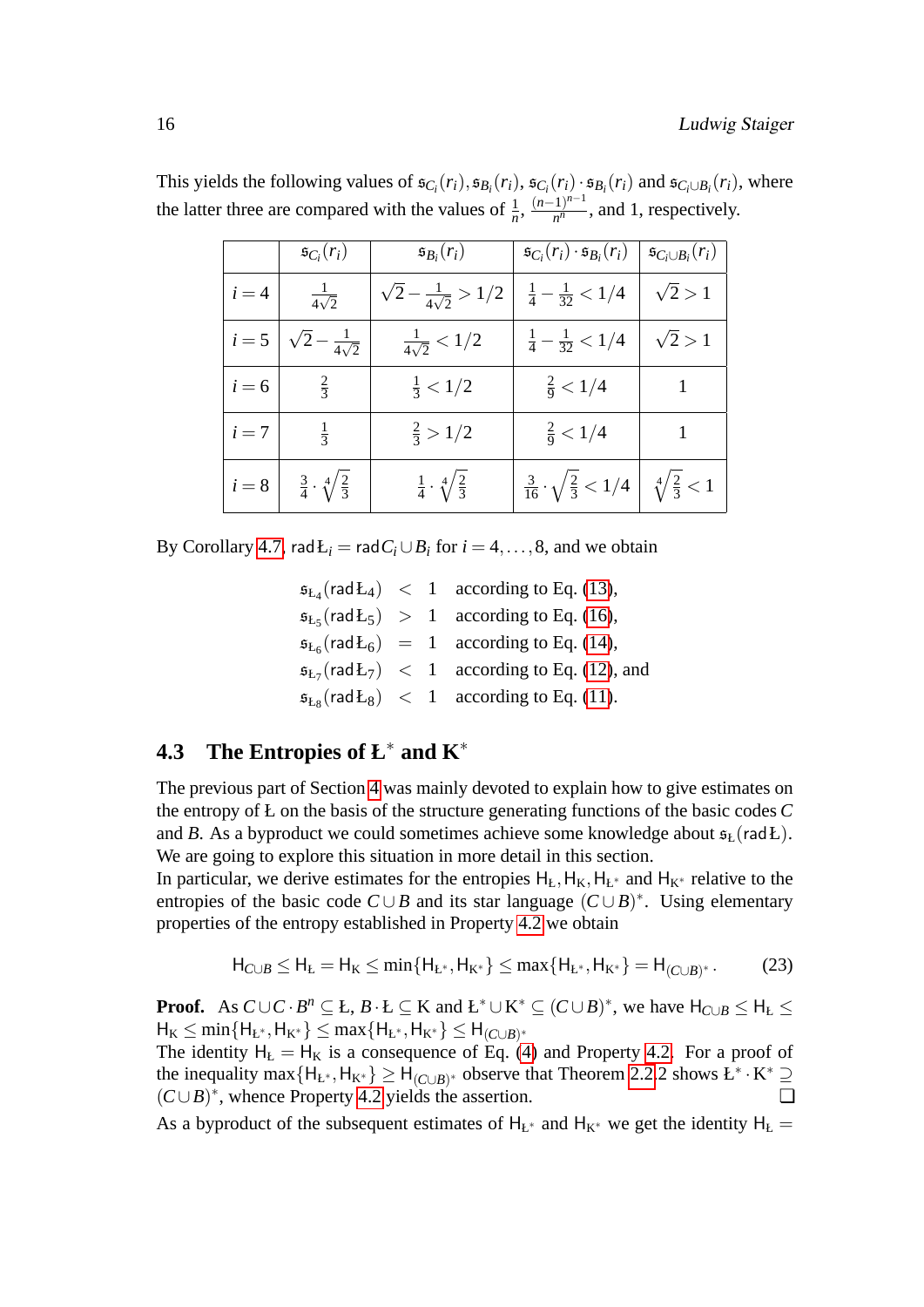$H_K = min{H_{E^*}, H_{K^*}}$  (see Corollary [4.9](#page-17-0) below), whereas we shall show in Example [4.3](#page-18-0) that the other inequalities in Eq. [\(23\)](#page-16-1) are independent of each other.

Since *C*∪*B* is a code, Corollary [4.4](#page-12-2) implies a necessary an sufficient condition for the entropies in Eq. [\(23\)](#page-16-1) to coincide.

**4.8 Proposition** The equality  $H_{C\cup B} = H_{(C\cup B)^*}$  holds if and only if  $\mathfrak{s}_{C\cup B}(t) < 1$  for all  $t \in [0, \text{rad } C \cup B)$ .

Next we consider the case when  $\mathfrak{s}_{C\cup B}(t_1) = 1$  for some  $t_1 \in [0, \text{rad } C \cup B]$ . We know from the considerations in Section [4.3](#page-16-0) and from Property [4.3](#page-12-1) that this value is closely connected to the entropy of the star language  $E^*$ . In particular,  $t_1 = \text{rad}(C \cup B)^*$  if  $t_1$ exists.

The following table shows the dependencies of the values related to the entropies  $H<sub>L</sub>$  =  $H_K, H_{L^*}$  and  $H_{K^*}$  from the value which takes on the function  $\mathfrak{s}_B$  at our critical point  $t_1 = \text{rad}(C \cup B)^*$ .

|                                                                              | $\mathfrak{s}_B(t_1)<\frac{1}{n}$ | $\mathfrak{s}_{B}(t_{1})=\frac{1}{n}$                                                                    | $\mathfrak{s}_{B}(t_{1})>\frac{1}{n}$ |
|------------------------------------------------------------------------------|-----------------------------------|----------------------------------------------------------------------------------------------------------|---------------------------------------|
| $\mathfrak{s}_{\mathrm{L}}(t_1)$                                             | $=1$                              | $=1$                                                                                                     | $\lt 1$                               |
| $\mathfrak{s}_{\mathrm{K}}(t_1)$                                             | $\leq 1$                          | $=1$                                                                                                     | $=1$                                  |
| $\mathfrak{s}_{L}(t)$ for $t \in (t_1, \text{rad } L]$                       | >1                                |                                                                                                          | $\leq 1$                              |
| $\mathfrak{s}_{\mathrm{K}}(t)$ for $t \in (t_1, \mathsf{rad} \, \mathsf{L})$ | < 1                               |                                                                                                          | >1                                    |
|                                                                              |                                   | rad $L = rad K \geq rad(C \cup B)^* = rad(C \cup B)^* \geq rad(C \cup B)^*$                              |                                       |
| rad $L^*$                                                                    |                                   | $\Gamma = \operatorname{\mathsf{rad}}\, (C \cup B)^* \quad = \operatorname{\mathsf{rad}}\, (C \cup B)^*$ | $=$ rad $L$                           |
| rad $K^*$                                                                    |                                   | $\Gamma = \text{rad K}$ $= \text{rad } (C \cup B)^*$ $= \text{rad } (C \cup B)^*$                        |                                       |

We give some explanations.

**Proof.** The results of Rows 1 and 2 follow from Eqs. [\(12\)](#page-9-1), [\(14\)](#page-9-1), [\(15\)](#page-9-1), [\(20\)](#page-12-4) and the identity  $\mathfrak{s}_{K}(t) = \sum_{i=0}^{n-1}$  $^{n-1}_{i=0}$   $\mathfrak{s}_{B}(t) \cdot (\mathfrak{s}_{L}(t))^{i}$ .

Since  $\mathfrak{s}_{C\cup B}(t) > 1$  for  $t \in (t_1, \text{rad }E]$  Rows 3 and 4 follow from Eqs. [\(13\)](#page-9-1) and [\(16\)](#page-9-1). Observe that  $\mathfrak{s}_B(t_1) = \frac{1}{n}$  and  $\mathfrak{s}_{C\cup B}(t_1) = 1$  imply  $t_1 = \text{rad} \mathbf{L} = \text{rad} \mathbf{K}$ .

Finally, Properties [4.1](#page-11-2) and [4.3](#page-12-1) in connection with the preceding rows yield the results for  $radL^*$  and  $radK$ <sup>∗</sup> ❏

We rephrase our results in terms of entropies of the languages  $E, K, E^*$  and  $K^*$ .

4.9 Corollary Let  $s_{C\cup B}(t_1) = 1$ . Then the following holds.

<span id="page-17-0"></span>1. If  $\mathfrak{s}_B(t_1) < \frac{1}{n}$  $\frac{1}{n}$  then  $H_L = H_K = H_{K^*} \leq H_{L^*}.$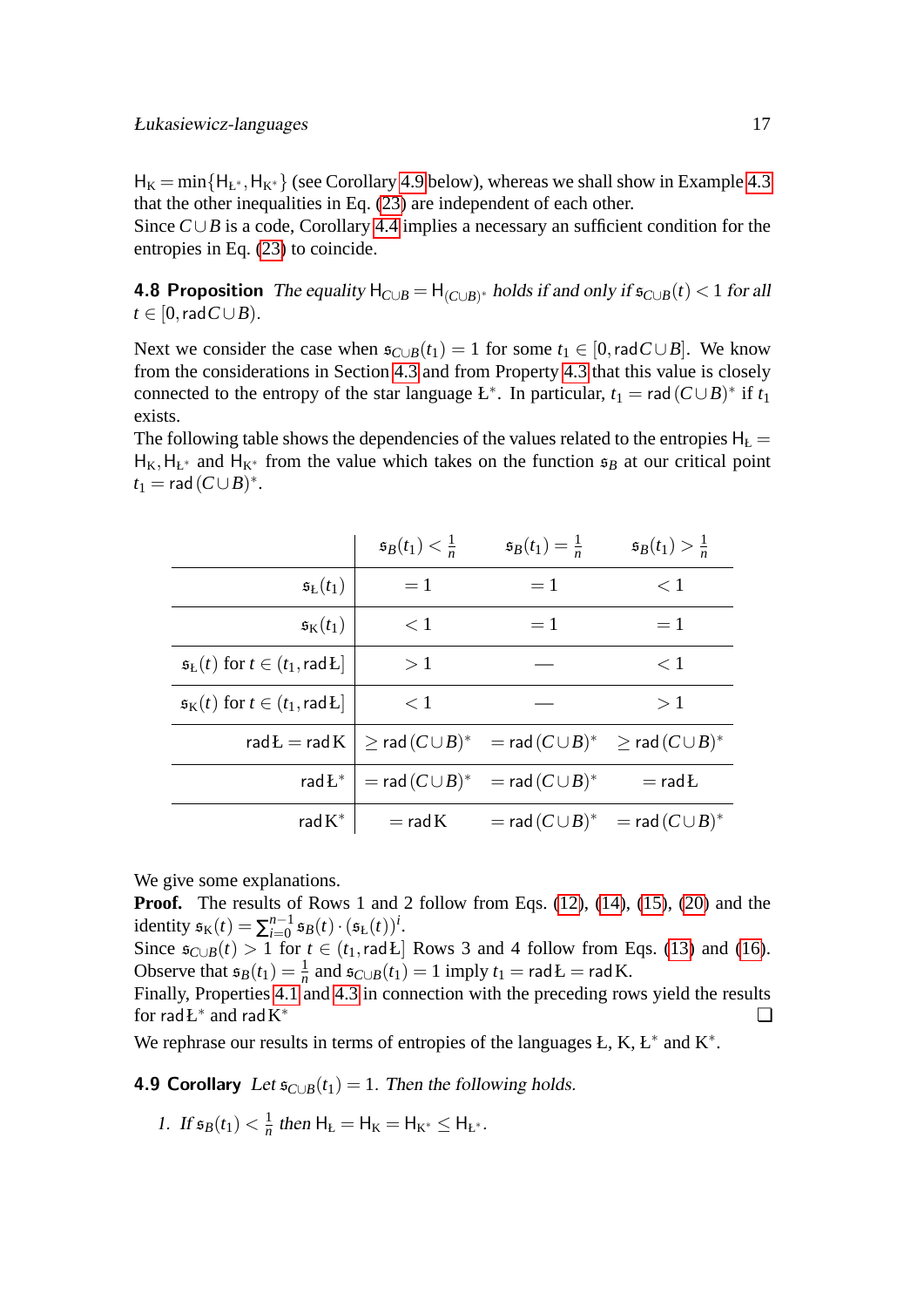2. If 
$$
\mathfrak{s}_B(t_1) = \frac{1}{n}
$$
 then  $H_L = H_K = H_{K^*} = H_{L^*}$ .

3. If 
$$
\mathfrak{s}_B(t_1) > \frac{1}{n}
$$
 then  $H_L = H_K = H_{L^*} \leq H_{K^*}$ .

In particular, we have always  $H<sub>E</sub> = H<sub>K</sub> = min{H<sub>E<sup>*</sup>, H<sub>K<sup>*</sup></sub>}</sub>$ .

We conclude this section by computing the entropies  $H_{L_i}, H_{K_i}, H_{L_i^*}$  and  $H_{K_i^*}$  ( $i = 1, ..., 8$ ) for the Łukasiewicz languages given in Examples [4.1](#page-14-2) and [4.2](#page-15-0) and their counterparts  $\mathrm{K}_i := b \cdot \bigcup_{j=0}^i \mathrm{L}_i^j$  $J_i^J$  (*i* = 1, 2, 3) and  $K_i := B_i \cup B_i \cdot L_i$  (*i* = 4, ..., 8). These examples show that all possible cases in Eq. [\(23\)](#page-16-1) really occur.

**4.3 Example** We present our results in the table below. The value of  $t_1$  is always  $\frac{1}{3}$ except for  $i = 8$  when  $\mathfrak{s}_{C_8 \cup B_8}(\mathsf{rad}\mathbb{C}_8 \cup \mathbb{B}_8) < 1$ .

<span id="page-18-0"></span>

|           | $n \quad \mathfrak{s}_B(t_1) \leq \frac{1}{n} \quad H_{C \cup B} \quad H_E = H_K \quad H_{E^*} \quad H_{K^*} \quad H_{(C \cup B)^*}$ |                    |                                                                             |                      |                        |                    |
|-----------|--------------------------------------------------------------------------------------------------------------------------------------|--------------------|-----------------------------------------------------------------------------|----------------------|------------------------|--------------------|
| $i=1$   2 | $\frac{1}{3}$ < 1/2 0                                                                                                                |                    | $h_3(\frac{1}{2})$ 1 $h_3(\frac{1}{2})$ 1                                   |                      |                        |                    |
|           | $i=2$   3 $\frac{1}{3}$ = 1/3 0                                                                                                      |                    | $1 \qquad 1 \qquad 1 \qquad 1$                                              |                      |                        |                    |
| $i=3$   4 | $\frac{1}{3} > 1/4$ 0                                                                                                                |                    | $h_3(\frac{3}{4})$                                                          | $h_3(\frac{3}{4})$ 1 |                        | 1                  |
| $i=4$   2 | $\frac{23}{27} > 1/2$                                                                                                                |                    | $h_3(\frac{1}{2})$ $h_3(\frac{1}{2})$                                       |                      | $h_3(\frac{1}{2})$ 1 1 |                    |
| $i=5$   2 | $\frac{4}{27}$ < 1/2                                                                                                                 | $h_3(\frac{1}{2})$ | $h_3(\frac{1}{2})$                                                          |                      | 1 $h_3(\frac{1}{2})$ 1 |                    |
| $i=6$   2 |                                                                                                                                      |                    | $\frac{1}{3} < 1/2$ 1 1 1 1                                                 |                      |                        |                    |
| $i=7$   2 |                                                                                                                                      |                    | $\frac{2}{3} > 1/2$ 1 1 1                                                   |                      |                        | $\sim$ 1           |
| $i=8$   2 |                                                                                                                                      |                    | $h_3(\frac{3}{4})$ $h_3(\frac{3}{4})$ $h_3(\frac{3}{4})$ $h_3(\frac{3}{4})$ |                      |                        | $h_3(\frac{3}{4})$ |

Observe that  $0 < h_3(\frac{1}{2})$  $(\frac{1}{2})$  < 1 and 0 <  $h_3(\frac{3}{4})$  $(\frac{3}{4})$  < 1.

In conclusion, one should remark that in the case of entropy of Łukasiewicz languages a similar situation as in the case of their Bernoulli measures appears. In order to achieve maximum possible entropy for both Łukasiewicz languages Ł and K it is necessary and sufficient to choose basic codes *C* and *B* whose power series  $\mathfrak{s}_C(t)$  and  $\mathfrak{s}_B(t)$ behave in agreement with the composition parameter *n* of the Łukasiewicz language.

#### **Acknowledgement**

My thanks are due to Jeanne Devolder who helped me in simplifying my first rather lengthy proof of Proposition [1.3](#page-4-2) and to the unknown referee for many helpful comments.